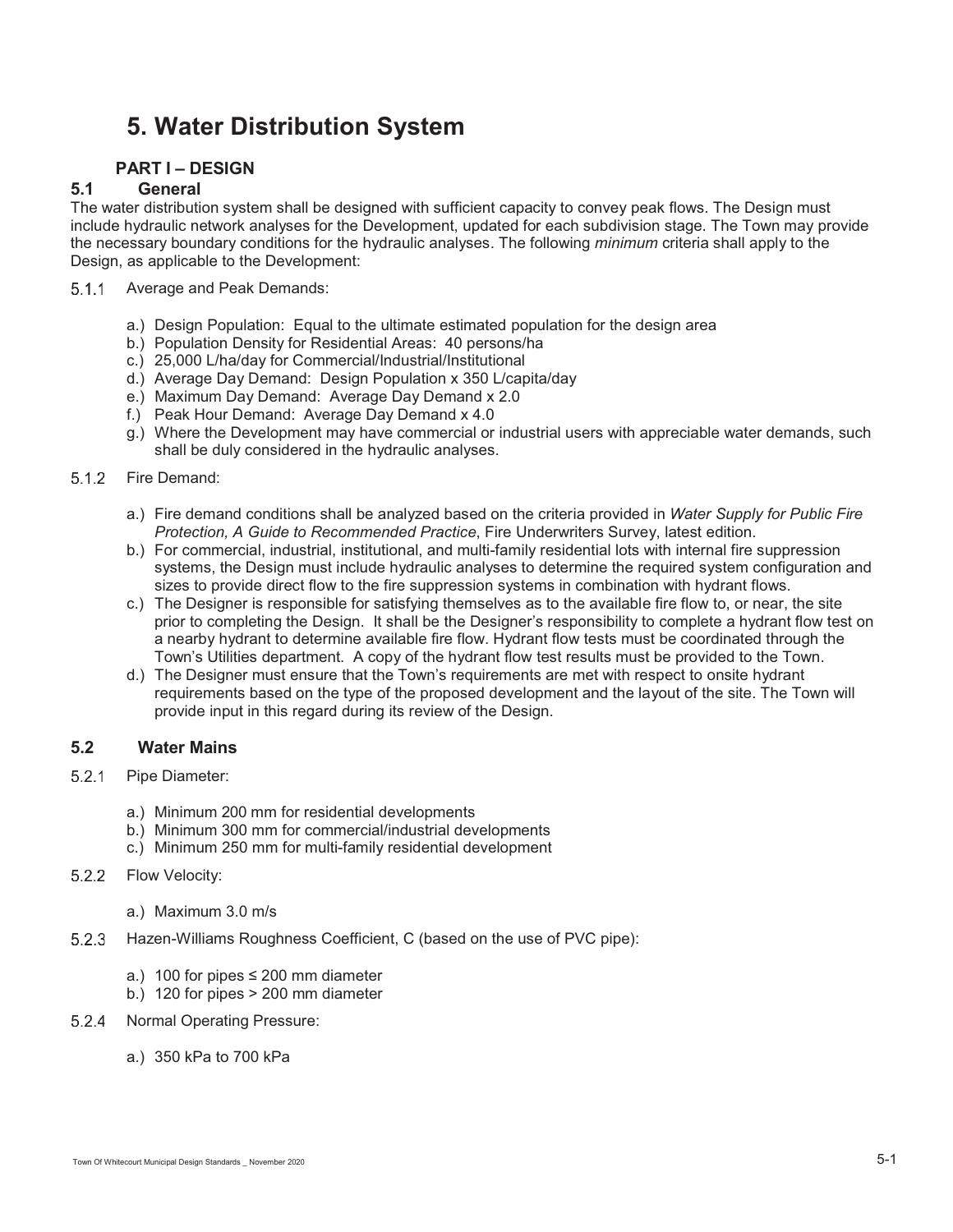- 5.2.5 Peak Hour Demand Operating Pressure:
	- a.) Minimum 280 kPa at ground level at any point in the system (by hydraulic analysis)
- 5.2.6 Maximum Day Demand Plus Fire Flow Operating Pressure:
	- a.) Minimum 150 kPa at ground level at any point in the system (by hydraulic analysis)

# 5.2.7 Pipe Design

a.) Strength design shall be integral to the pipe selection process considering design and purpose.

### 5.2.8 Horizontal Alignment

- a.) Water mains shall be located within the road right-of-way within the pavement surface, in accordance with the Engineering Standard Drawings.
- b.) The Consultant shall design typical cross-sections depicting the locations of the various necessary infrastructure to suit the particular development. Such cross-sections shall be subject to the review and acceptance of the Town.
- c.) Water mains must be located at least 3.0 m horizontally from any sewer main, 2.0 m horizontally from any gas line, and 2.0 m horizontally from any catch basin or manhole, as measured between the nearest walls of the two mains.
- d.) In accordance with Section 3.5.1, cul-de-sacs which exceed 120 m but that are less than 170 m in length require an additional hydrant and looping of the water main to the cul-de- sac through a Public Utility Lot (PUL). Cul-de-sacs which exceed 170 m in length require a minimum 6.0 m wide PUL for emergency vehicle access and looping of the water main.
- e.) A 1.0 m easement is required on the lots to either side of a PUL. PUL widths shall be a minimum of 6.0 m for a single utility and 9.0 m for two utilities. A 12.0 m PUL is required where water, sanitary and storm is installed.
- f.) Curved water mains shall run parallel to the centreline of the road, without exceeding the maximum deflection per pipe specifications.
- g.) Water mains through new subdivisions must be looped. The Town may temporarily waive this requirement for a staged subdivision, up to 50 lots in size, where the Developer can demonstrate that the required fire flows can be provided through a single water feed to the stage. Looping must be provided within 1 year of temporarily servicing the subdivision.
- h.) The maximum length of a dead-end line is 120 m. A fire hydrant shall be provided at the end of the dead-end, and each dead-end line must be equipped with an isolation valve. Where the hydrant is located in line with the main it shall be removed and relocated upon future stages of development.

# 5.2.9 Vertical Alignment

- a.) Water mains shall be installed to provide a minimum depth of cover of 3.0 m, as measured from the top of the pipe to the final finished grade at the surface.
- b.) Mains shall be installed to provide adequate water service connection depth at the property line (minimum 3.0 m).
- c.) At crossings of water mains with sewer mains, the following requirements shall apply:
	- i. Typically, water mains shall cross overtop of sewer mains with sufficient vertical separation to allow for proper bedding and support of both mains.
	- ii. Where it is necessary for a water main to cross under a sewer main, the water main shall be protected by providing the following:
		- - A minimum vertical separation of 0.5 m, as measured between the nearest pipe walls of the two mains;
		- -The sewer main shall be structurally supported to prevent joint deflection and settling; and
		- - A full length of pipe shall be used for the water main at the crossing location. The pipe section shall be centered beneath the sewer main so that the nearest joints in the water main are equidistant from the crossing location.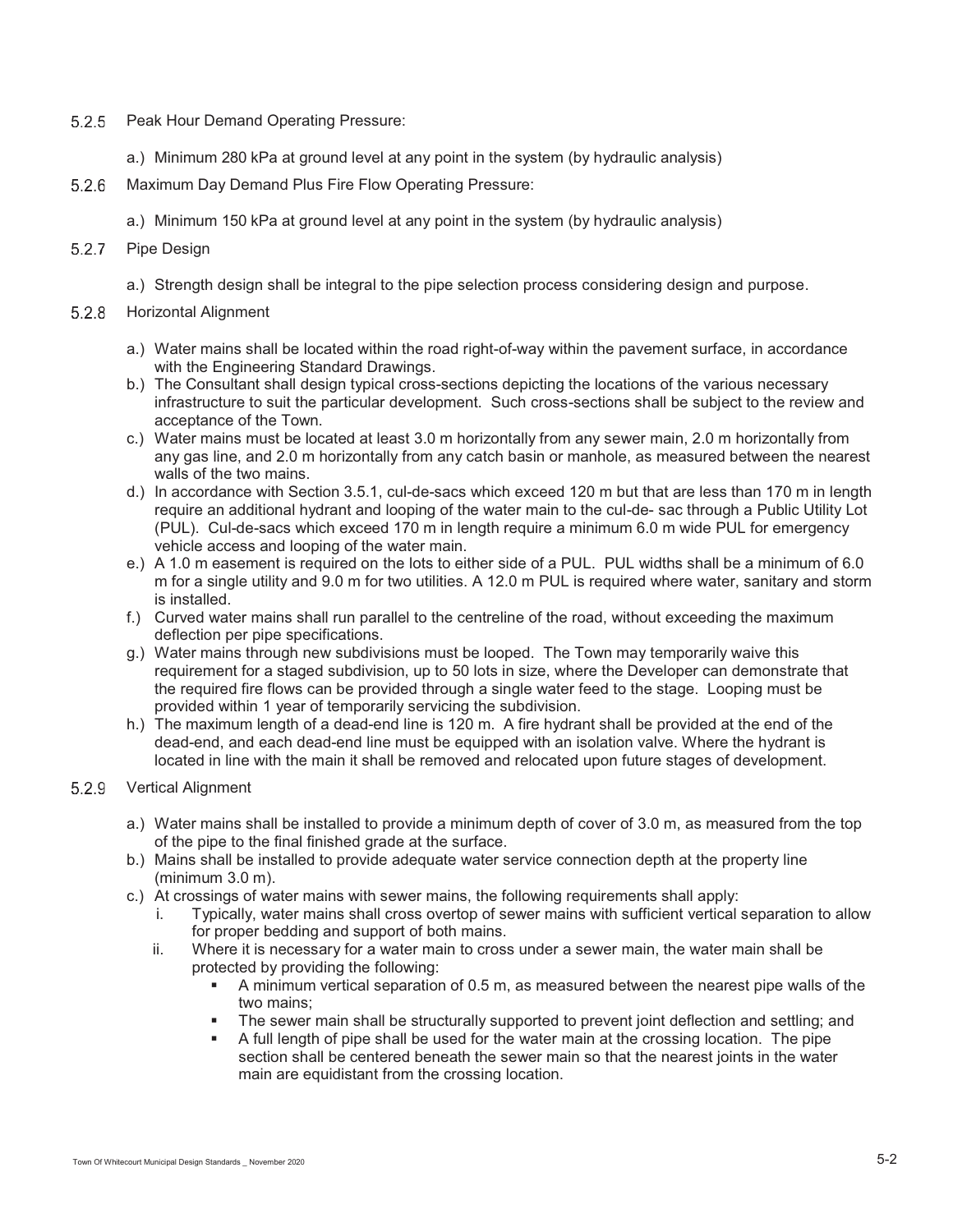d.) Where a water main elevation profile has a crest with a change in elevation of greater than two pipe diameters, as measured from the obvert of the pipe at the lowest (sag) point to the invert of the pipe at the highest (crest) point, an air-release device, such as a blow- off or hydrant, may be required near the crest point to remove trapped air from the main.

### **5.3 Hydrants**

- 5.3.1 Hydrants shall be located within the road right-of-way in accordance with the Engineering Standard Drawings.
- 5.3.2 Hydrants shall be set plumb with the pumper nozzle at right angles to the road centerline. Refer to the Engineering Standard Drawings Appendix A for a typical hydrant detail.
- The centre of the hydrant barrel shall be 1.0 m from the property line (within the ROW). Hydrants shall not be perched above sewer mains.
- The maximum distance between hydrants shall not exceed 150 m in single-family residential areas and 90 m in commercial, industrial, institutional, and multi-family residential areas.
- Wherever possible, hydrants shall be located at the projection of property lines to avoid potential conflict with driveways. At intersections, hydrants shall be located adjacent to corner cut-offs. Where hydrant placement must be immediately adjacent to a potential driveway location, the Town may direct that bollards be installed to protect the hydrant.
- For cul-de-sacs, a hydrant must be installed at or near the entrance intersection. Cul-de-sacs exceeding 120 m in length require a hydrant and looping of the water main in accordance with Sections 3.5.1 and 5.2.8.
- 5.3.7 Hydrants shall be located a minimum of 5 m away from any manhole.
- 5.3.8 Hydrants shall be located such that the distance from any building to a hydrant shall not exceed 75 m of unobstructed distance. For commercial, industrial, institutional, or multi-family residential buildings with standpipes, there must be a hydrant located within 45 m of the standpipe with unobstructed vehicle access provided between the hydrant and the fire department connection to the building.
- If deemed necessary, the Town may require additional hydrants be installed at high-value or high- risk properties.
- 5.3.10 All hydrants shall be off-line type. Hydrant leads shall include a valve, located 1.0 m from the mainline tee. Each hydrant valve shall be located far enough off the hydrant to avoid conflict with the hydrant when operating the valve. Wherever possible, the main water valve shall be spaced 1.0 m from the hydrant valve (see Engineering Standard Drawings).
- Where a subdivision development is adjacent to a forest or undeveloped green space, the fire hydrant is to be installed on the nearest street and near a pathway access where possible.

# **5.4 Water Main Valves**

- Wherever possible, water main valves shall be located 1.0 m from the hydrant valve, where this is not possible/ practical, main valves shall be located at the projection of property lines to avoid potential conflict with driveways. At intersections, valves shall be located at the beginning of curb returns.
- 5.4.2 Valves shall be located such that, in the event of a shutdown, no more than 1 hydrant will be out of service, no more than 3 valves shall be required to achieve the shutdown, and no more than 20 single-family residential units will be affected by the shutdown.
- 5.4.3 Valves shall be the same size as the water main to which they connect.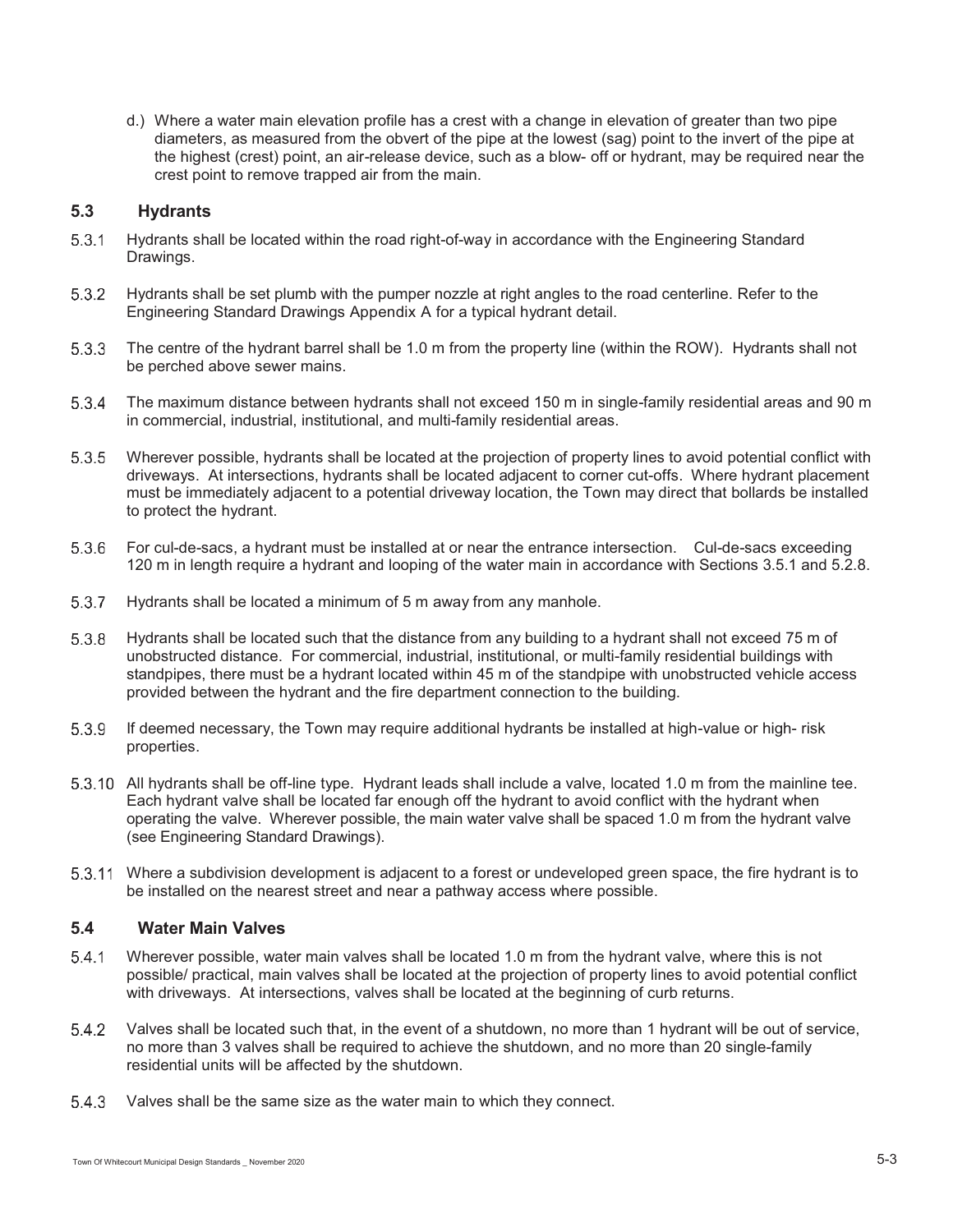- 5.4.4 Provide a valve near tie-in locations for proposed future extensions of the water main complete with 6.0 m long pipe extension and 1.0 m section with test point.
- When a branch connection off of an existing water main is required, the Design must provide for hot-tapping into existing water mains. Wet-tapping shall be accomplished through use of a tapping valve and sleeve while maintaining uninterrupted service through the existing water main.

# **5.5 Pressure Relief Valves**

- Pressure relief valves may be required to achieve a required pressure zone(s) through the subdivision.
- Pressure relief valve design shall be based on the hydraulic network analysis for the subdivision and consultation with the Town.

# **5.6 Water Service Connections**

- Each residential lot shall have its own water service connection designed in accordance with the following sections and the Engineering Standard Drawings.
- 5.6.2 Service connections for commercial, and institutional lots, and apartment developments shall be sized according to the anticipated user requirements (minimum size 25 mm).
- 5.6.3 Residential service connection pipe diameter shall be a minimum of 20 mm unless the length of the service exceeds 20 m, as measured from the main to the property line, in which case the minimum diameter shall be 25 mm.
- The Designer shall verify the minimum pipe diameter requirements for lots with extraordinarily long service connections and/or multi-floor buildings where available pressure may pose a problem for the building's plumbing fixtures.
- Wherever possible, service pipes shall be aligned at right angles to the main. If installation is not at right angles to the main all connections, bends, tees, curb cocks, elevations, and locations shall be identified on the plan of record drawings.
- Water service connections shall have a minimum depth of cover of 3.0 m as measured from the top of the pipe to the final finished grade.
- 5.6.7 Service connections shall be located such that they do not conflict with potential driveway locations, where possible.
- Water service connections shall include a main stop at the connection to the water main and a curb stop located at the property line, in accordance with the Engineering Standard Drawings. Curb valves shall be located off of paved surfaces.
- Water service connection shall be installed on the upstream side of the sewer service relative to the direction of flow of the sewer main.
- Where the water service is 50 mm or smaller in size, the water and wastewater services may be located in a common trench. Where services are located in a common trench, provide minimum 300 mm horizontal and vertical separation between water and sewer services.
- Where the water service is larger than 50 mm diameter, water service pipes shall be located in a separate trench, at least 3 m from any sewer services and 2.0 m from any other buried utility lines.
- 5.6.12 Service connections shall be extended beyond the gas line into the lot to terminate a minimum of 4.0 m from the property line or 1.0 m past the utility easement.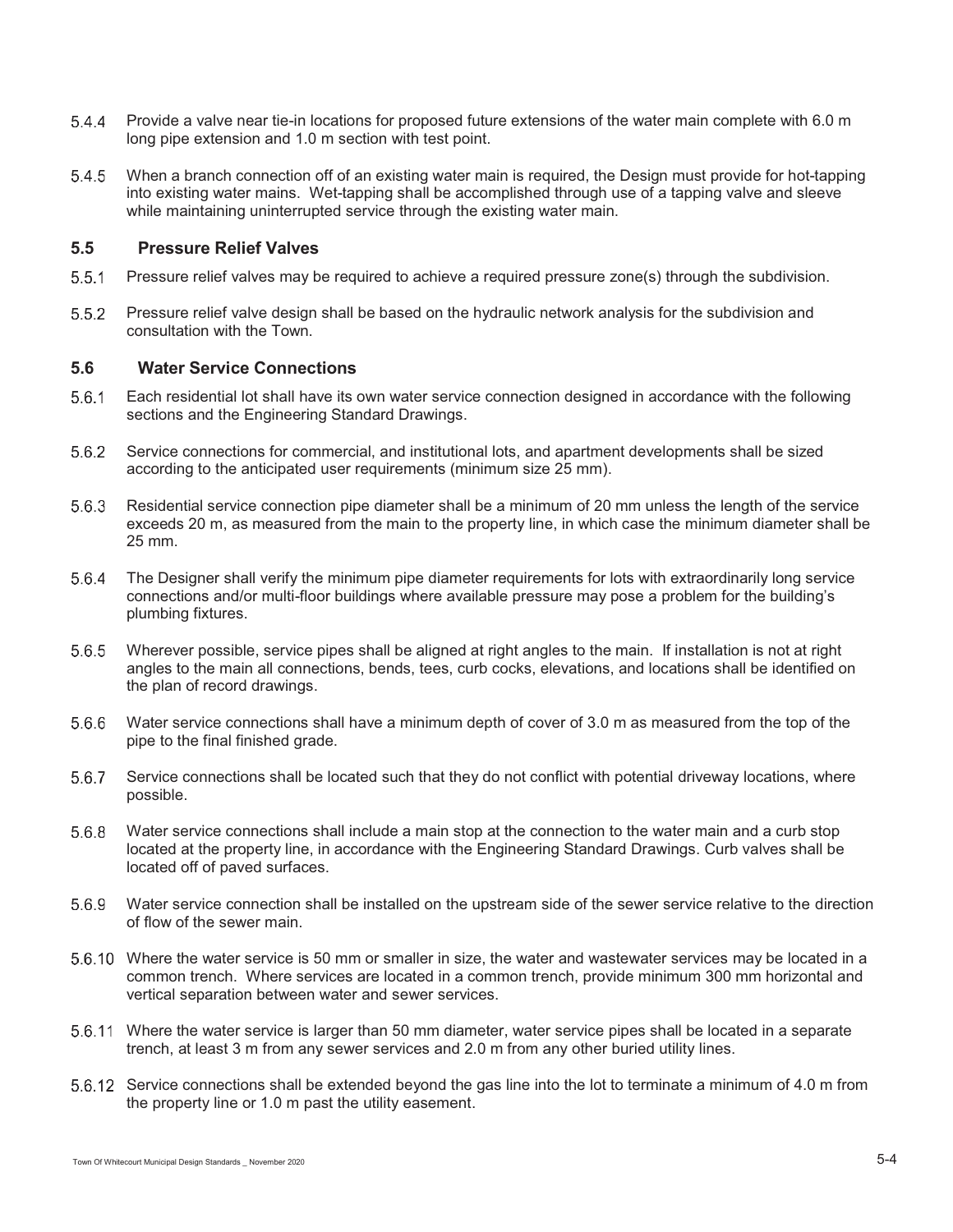For service connections 100 mm in diameter and larger that connect to an existing water main, the Design must provide for hot-tapping into existing water mains. Hot-tapping shall be accomplished through use of a tapping valve and sleeve while maintaining uninterrupted service through the existing water main. An additional valve shall be installed at the property line. Remove valve casing from hot tap once pressure testing completed.

# **PART II – MATERIALS**

# **5.7 Water Mains**

Water mains shall be polyvinyl chloride (PVC) pipe, or accepted alternate. PVC fittings shall be used for water mains. Where PVC fittings cannot be obtained, cast iron fittings may be permitted. Any proposed alternative pipe must be approved by the Town and conform to all applicable American Water Works Association (AWWA), American Standards for Testing and Materials (ASTM), Canadian Standards Association (CAN/CSA), and National Sanitation Foundation (NSF) standards.

### 5.7.1 Pipe

- a.) PVC pipe shall meet CAN/CSA-137.3.
- b.) Pipe from 100 mm to 300 mm in diameter shall conform to AWWA-C900 with a minimum pressure class of 1,034 kPa (DR18).
- c.) Pipe from 350 mm to 900 mm in diameter shall conform to AWWA-C905 with a minimum pressure class of 690 kPa (DR25).
- d.) Strength design, considering trench and road loading, shall be integral to pipe design process.
- e.) PVC pipe shall have a joint with an integrally thickened bell end and flexible elastomeric gasket. Joints shall conform to ASTM-D3139 with gaskets conforming to ASTM-F477.
- f.) Joint lubricants shall be in accordance with NSF Standards 14 and 61, and shall be compatible with gasket materials.
- g.) Pipe shall be installed within two years from the production data indicated on the certification.

# 5.7.2 Fittings

- a.) Polyvinyl Chloride (PVC)
	- i. PVC injection-molded fittings shall conform to AWWA-C900, C905, and C907, as applicable, and shall be certified to CAN/CSA-B137.3.
	- ii. Fitting diameter, class, and pressure rating shall match the water main.
	- iii. Use push-on type ends complete with one gasket for each bell.
	- iv. Gaskets shall conform to ASTM-F477.
	- v. Include mechanical joints as required in addition to necessary thrust blocking in accordance with Section 5.7.3.
- b.) Cast Iron
	- i. Cast iron, rubber gasket type conforming to AWWA-C110, minimum 1,720 kPa working pressure.
	- ii. Use push-on type ends complete with one gasket for each bell, conforming to AWWA-C111.
	- iii. Fitting exterior must be factory coated with an asphaltic or epoxy coating conforming to AWWA-C213.
- iv. Include mechanical joints as required in addition to necessary thrust blocking, in accordance with Section 5.7.3.
- 5.7.3 Mechanical Joint Restraints
	- a.) Joint restraints shall conform to AWWA-C111 and ASTM-F1674.
	- b.) All nuts and bolts shall be Type 304 stainless steel.
	- c.) Diameter and pressure rating to match the pipe and fitting to which the restraint is being applied. The pressure rating of the restraint shall include a minimum safety factor of 2.0.
	- d.) Gland shall be constructed of high strength ductile iron conforming to ASTM-A536.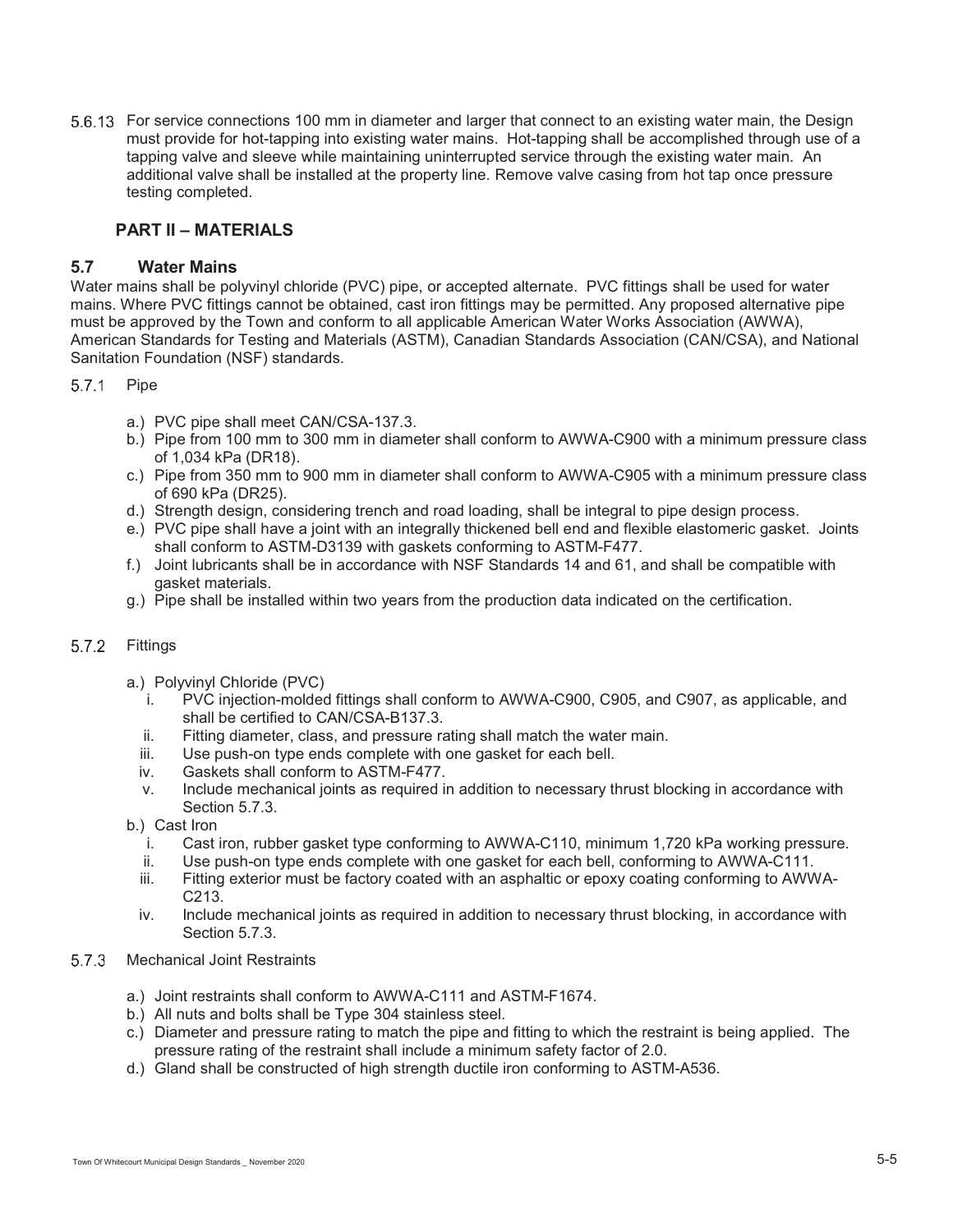# **5.8 Hydrants**

- 5.8.1 Hydrants shall conform to AWWA-C502.
- All external nuts and bolts, including the ground flange, shall be Type 304 stainless steel.
- Each hydrant shall have one 146 mm diameter Storz pumper connection and two 63.5 mm diameter hose connections to conform to Alberta Mutual Aid Thread standard. Connections must be a minimum of 415 mm above the ground flange. Hose connections must be at 90-degrees to each side of the pumper connection. 100 mm diameter Storz fitting shall be provided on the pumper connection.
- The barrel of the hydrant shall be a minimum of 150 mm inside diameter. Two-piece barrels shall be used with a 300 mm on top of the barrel (not the bottom). Barrels shall be of sufficient length to provide a minimum of 3.0 m of cover over the water main.
- 5.8.5 A gravel drainage pit, covered with polyethylene, shall be provided at the bottom of the hydrant as shown on the standard detail in Appendix "A".
- 5.8.6 A gate valve, in accordance with Sections 5.4 and 5.9, shall be provided with each hydrant lead.
- 5.8.7 Hydrant exterior below grade must be factory coated with an asphaltic or epoxy coating.
- 5.8.8 All hydrants shall be painted Tremclad Yellow (No. 270-97X). Storz port caps shall be painted BL-6-OSHA Safety Blue.
- 5.8.9 McAvity, Mueller/Canada Valve.

### **5.9 Water Main Valves**

- 5.9.1 Gate Valves
	- a.) Gate valves shall be used for water mains 300 mm in diameter or smaller. Butterfly valves shall be used for pipes larger than 300 mm in diameter.
	- b.) Gate valves shall be resilient-seated type conforming to AWWA-C509.
	- c.) Epoxy-coated cast iron body and disc.
	- d.) All external nuts and bolts shall be Type 304 stainless steel.
	- e.) Non-rising stem.
	- f.) Bell ends, single-ring gasket, and push-on joints suitable for connecting to PVC pipe.
	- g.) Valve size shall be equivalent to the pipe size.
	- h.) Operating pressure shall be minimum 1,200 kPa, cold water service.
	- i.) Provide a 50 mm square operating nut that turns counter-clockwise to open.
	- j.) Valve stem to be Type 304 stainless steel.
	- k.) Provide "O"-ring valve stem seals.
	- l.) Valve Box and Extension
		- i. Valve boxes shall be two-section, cast iron, adjustable, sliding-type (Type A) complete with cast iron lid. Refer to the detail in Appendix "A".
		- ii. The internal spindle shall extend to within 150 mm of the finished surface and shall include a top operating nut and rock disc. Internal spindle and rock disc shall be greased prior to installation to allow for future removal.
		- iii. Valve boxes shall be of sufficient lengths to provide for adjustments of 300 mm in the up or down direction.
		- iv. Valve box extensions shall be cast iron, Type A, suitable for use with the valve boxes installed.

v. Extension stem shall be 25 mm square, mild steel, with 50 mm square operating nut and flange. m.) Mueller, Norwood, or accepted alternate.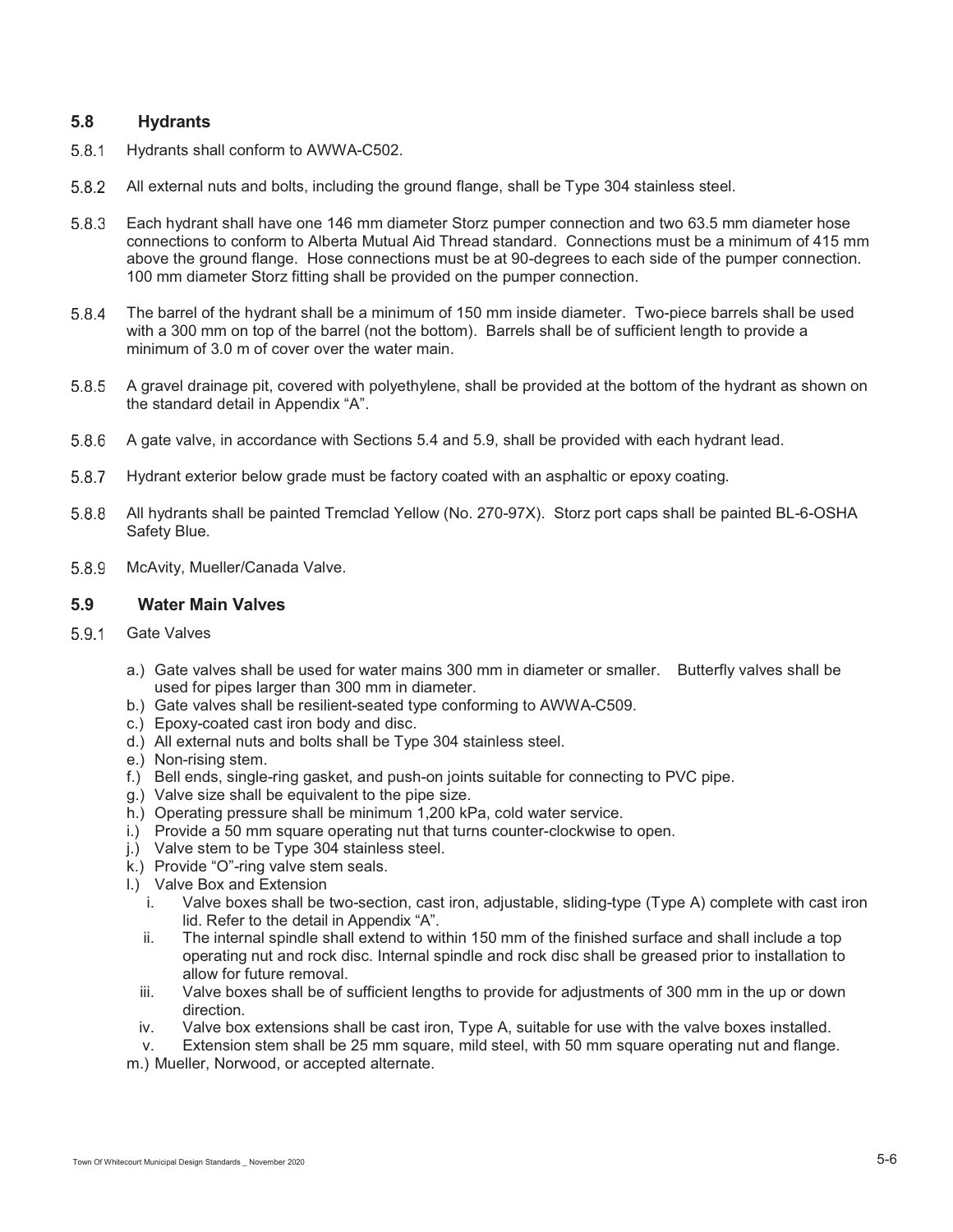### 5.9.2 Butterfly Valves

- a.) Butterfly valves shall be used for pipes larger than 300 mm in diameter. A vault chamber shall be required at the direction of the Town.
- b.) Butterfly valves shall be rubber-seated type conforming to AWWA-C504, Class 150 B.
- c.) Wafer, short body flanged, or fully lugged in accordance with AWWA-C504.
- d.) Epoxy-coated cast iron body and disc.
- e.) All external nuts and bolts shall be Type 304 stainless steel.
- f.) Use a valve size equivalent to the pipe size.
- g.) Provide "O"-ring shaft seals in a removable, corrosion-resistant recess to allow seals to be replaced without removing the valve shaft.
- h.) All butterfly valves shall have a flange adapter on one side for the purpose of valve removal. Flange adapter to be equipped with internal pipe stops.
- i.) Actuator
	- i. Provide a manual gear actuator conforming to AWWA-C504.
	- ii. Counter clockwise to open.
	- iii. 50 mm square operating nut.
	- iv. Type 304 stainless steel actuator input shaft.
	- v. Actuator to transmit required valve opening and closing torque at an input torque of 135.6 Joules (100 ft-lb).
	- vi. Actuator to be third party certified to AWWA-C504.
- j.) Mueller, or accepted alternate.

# **5.10 Pressure Relief Valves**

- 5.10.1 The Designer shall provide detailed technical specifications for any pressure relief valves proposed in the Design to the Town for review and acceptance.
- 5.10.2 Pressure relief valves shall conform to all other applicable standards and guidelines.
- 5.10.3 Pressure relief valves shall be clay valve or accepted alternate.

# **5.11 Water Service Connections**

- 5.11.1 Standard Water Service Pipe
	- a.) For pipe diameters from 19 mm to 25 mm nominal diameter, water service pipe shall be copper.
	- b.) For pipe diameters greater than 25 mm, and up to 50 mm diameter, water service pipe shall be copper, or accepted alternate.
	- c.) Copper water service pipe shall be Type K copper pipe conforming to ASTM-B88, and complying with AWWA-C800.
	- d.) For water services larger than 50 mm nominal diameter, use pipe, fittings, and valves that are of the same pressure rating and material as the water main, in accordance with the applicable requirements of Section 5.7 and Section 5.9.
- 5.11.2 Service Saddles
	- a.) Service saddles shall be bronze or Type 304 stainless steel, tapered inlet thread, conforming to AWWA-C800. Straps to be type 304 stainless steel.
	- b.) Fasteners to be lubricated at the time of installation to prevent binding.
	- c.) "O"-ring gaskets to be constructed of synthetic rubber suitable for potable water use, and shall provide pressure-tight seal on the water main.
	- d.) Mueller, Cambridge Brass, Smith-Blair, or accepted alternate.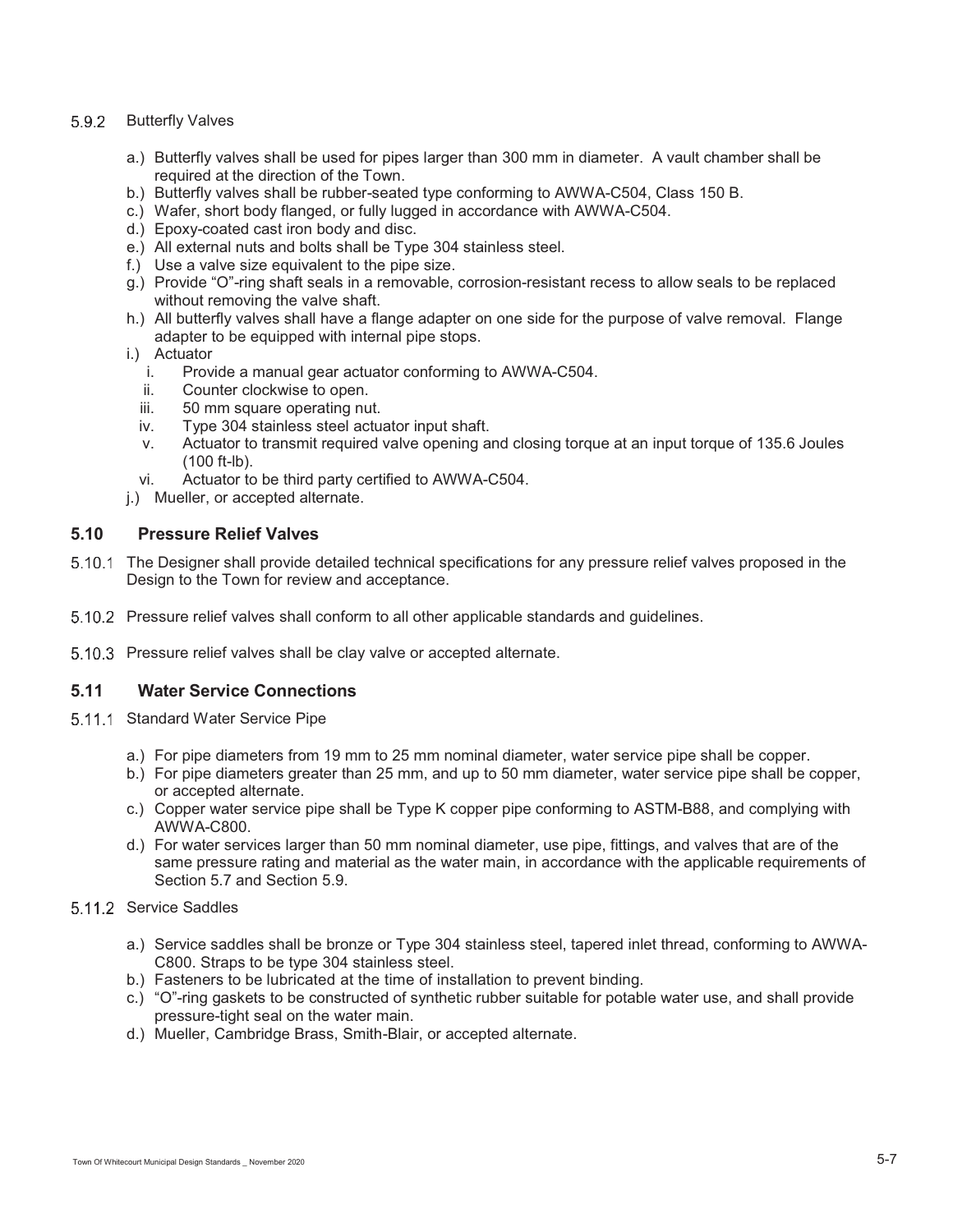### 5.11.3 Couplings

- a.) Couplings to be compression type, conforming to AWWA-C800. Mueller, Cambridge Brass, or accepted alternate.
- 5.11.4 Corporation Main Stops
	- a.) For copper pipe, corporation main stops shall be brass compression type, conforming to AWWA-C800. Mueller, or accepted alternate.
- 5.11.5 Curb Valves
	- a.) For copper pipe, curb valves shall be brass type with stop and drain, conforming to AWWA-C800. Mueller, or accepted alternate.
	- b.) Service Box
		- i. Service boxes shall be two-section, epoxy-coated, galvanized iron, adjustable type.
		- ii. The top section of the service box shall be 33 mm outside diameter, 600 mm in length, threaded at the top, and shall provide a sliding fit outside of the bottom section for adjustments of 300 mm in the up or down direction.
		- iii. The bottom section shall rest on a minimum 50 mm thick by 200 mm wide by 300 mm long concrete block, pressure treated wood, or accepted equivalent.
		- iv. The service box cap shall be cast iron, 90 mm in diameter, threaded to allow connection to the cast iron top section of the box, and shall include a brass plug. The brass plug, shall be threaded to match the cap.
		- v. The operating rod shall be Type 304 stainless steel, 2,150 mm in length.
		- vi. The bottom 25 mm of the rod cold-forged square shall be connected with a stainless steel or brass cotter pin.
	- vii. Mueller, Norwood, or accepted alternate.

# **5.12 Cathodic Protection**

- 5.12.1 All cast iron fittings, hydrants, valves, curb valves, and service boxes shall be cathodically protected with a 5.5 kg zinc anode.
- 5.12.2 Zinc anodes shall conform to ASTM B418, Type 2.
- 5.12.3 Lead wires shall be 2 m long, No. 10A WG/7.
- Lead wires shall be connected with suitable clamps or welds in accordance with the manufacturer's recommendations.

# **5.13 Bedding and Backfill**

5.13.1 Class A Bedding

Concrete, complying with the following:

- a.) Concrete shall be made with Type HS sulphate resistant Portland cement to CAN/CSA- A3000.
- b.) Maximum slump 75 mm, compressive strength of 25 MPa at 28 days.
- c.) In freezing weather, provide concrete with a temperature of not less than 10°C, and maintain this temperature for 72 hours.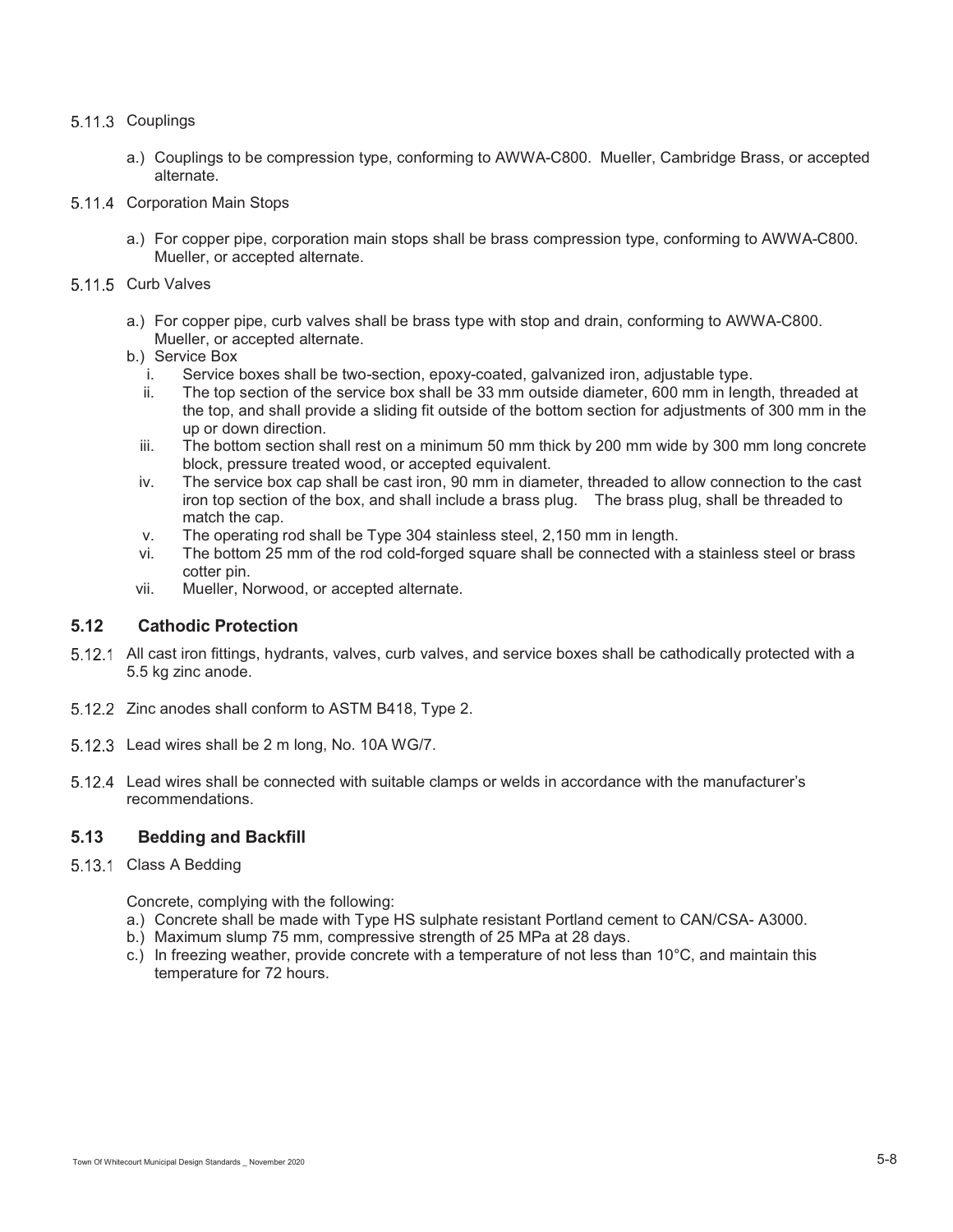### 5.13.2 Class B Bedding

a.) Sand, complying with the following gradation shown in the following table.

| <b>Sieve Size</b> | <b>Percent Passing</b> |  |
|-------------------|------------------------|--|
| $9.5 \text{ mm}$  | 100                    |  |
| 4.75 mm           | $90 - 100$             |  |
| $150 \mu m$       | 20 max.                |  |

### 5.13.3 Gravel

a.) Pit-run gravel shall be maximum size 75 mm complying with the following gradation:

| <b>Sieve Size</b>      | <b>Percent Passing</b> |  |
|------------------------|------------------------|--|
| 75 mm                  | 100                    |  |
| 4.75 mm                | 80 maximum             |  |
| 60 maximum<br>$0.5$ mm |                        |  |
| 75 micro-m             | 10 maximum             |  |
|                        |                        |  |

### b.) Gravel for stabilization of trench bottoms

i. Well graded sandy gravel - 75 mm maximum size complying with the following gradation:

| <b>Sieve Size</b> | <b>Percent Passing</b> |  |
|-------------------|------------------------|--|
| <b>75 mm</b>      | $90 - 100$             |  |
| 4.75 mm           | $20 - 50$              |  |
| $0.5$ mm          | $5 - 25$               |  |
| 75 micro-m        | $0 - 5$                |  |
|                   |                        |  |

ii. Washed rock - 75 mm maximum size with maximum 5% passing the 4.75 mm sieve.

#### 5.13.4 Native Fill

a.) Native fill is material excavated from trench excavation and approved by the Consultant for use as fill. Native fill material shall be free of stones larger than 200 mm, organic material, and other deleterious material.

#### 5.13.5 Fillcrete

- a.) Unshrinkable fill (fillcrete) materials shall conform to the following:
	- i. Portland Cement to CAN/CSA-A3000 Type GU, Type HE, or Type HS.
	- ii. Fine aggregate to CAN/CSA-A23.1, Clause 5.3.2, Table 1.
	- iii. Water to CAN/CSA-A23.1, Clause 4, clear and free from detrimental amounts of oil, acid, alkali, organic material, sediment, or other substances which inhibit effective mixing and curing of concrete.
	- iv. Air-entraining admixtures to ASTM-C260.
	- v. Chemical admixtures to ASTM-C494, including water-reducing agents, retarders, and accelerators. Chemical admixtures are not permitted unless accepted in writing by the Town.
	- vi. Fly ash to CAN/CSA -A23.5, pozzolan Type C.
- vii. Fillcrete mix design shall conform to the following table:

| <b>Compressive</b><br><b>Strength at 28 Days</b><br>(MPa) | Slump<br>(mm) | <b>Entrained Air</b><br>(% by volume) | <b>Maximum</b><br><b>Aggregate Size</b><br>(mm) | <b>Maximum</b><br>Fly Ash<br>Content (%) | <b>Minimum</b><br>Cement (kg/m |
|-----------------------------------------------------------|---------------|---------------------------------------|-------------------------------------------------|------------------------------------------|--------------------------------|
| Minimum 0.15                                              |               | Minimum 6.0                           |                                                 |                                          |                                |
| Maximum 0.40                                              | $100 + 25$    | Maximum 8.0                           |                                                 |                                          | 30                             |

viii. Fillcrete shall be produced in accordance with CAN/CSA -A23.1-C18, and shall conform to the accepted mix design.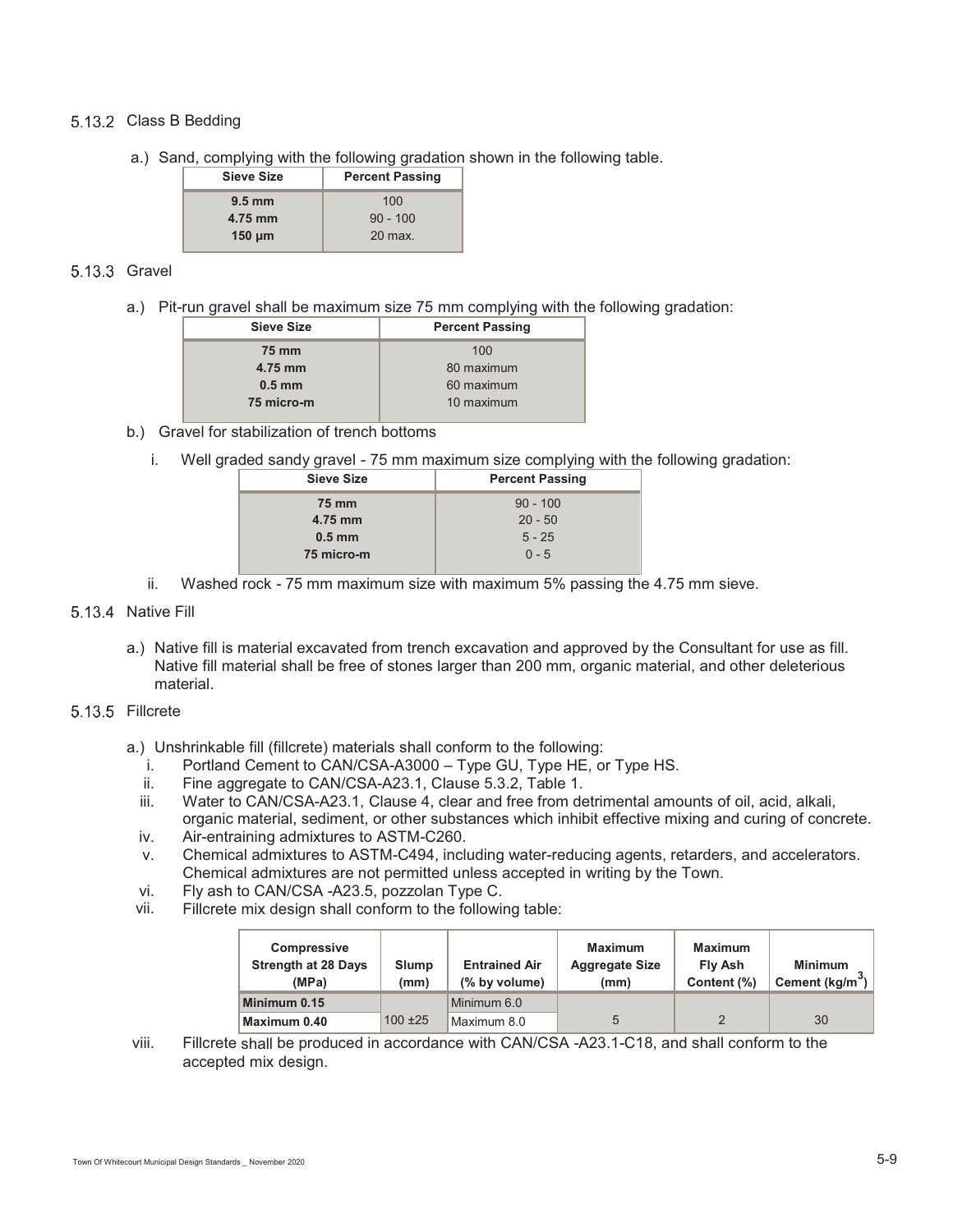# **PART III – CONSTRUCTION**

# **5.14 General**

- The following sections represent the minimum requirements for some typical, key construction procedures for water distribution system construction. These minimum requirements must be met or exceeded by the detailed construction specifications and drawings developed by the Consultant.
- Construction activities must adhere to the provisions of the Erosion and Sediment Control Plan prepared for the Development in accordance with Section 1.10.1.7.

# **5.15 Quality Assurance**

- 5.15.1 The Consultant must be on site and qualified and must maintain detailed records of all inspections and testing as evidence of compliance of the work with these Standards. These records shall be provided to the Town upon request.
- 5.15.2 The Town may at any time require the Contractor to provide evidence of certification by the testing agency that the materials and performance of the work meet these Standards.
- The Consultant shall provide a written endorsement of the Contractor's compliance with these Standards with the application for the Construction Completion Certificate.

# **5.16 Quality Control Testing**

- The Developer shall retain the services of independent testing laboratories or agencies to conduct all quality control testing. The proposed testing laboratory or agency shall be subject to the acceptance of the Town.
- 5.16.2 Minimum quality control test frequencies, specified as follows, are the minimum number required. The Developer shall ensure that as many tests as necessary are performed to ensure that the work conforms to the requirements of these Standards, regardless of the minimum number specified.
	- a.) Field densities (ASTM-D2167 or ASTM-D2922):
		- i. Pipe Bedding one for each 25 m of pipe installed.
		- ii. Pipe Zone Backfill one for each 25 m of pipe installed.
		- iii. Trench Backfill one for every 100 m of trench of 1.0 m fill depth.
		- iv. If any density test results in less than the required compaction, two more tests shall be taken for the depth and length of backfill or bedding represented by the failed test. If the average of the three tests results in a density less than required, the depth and length of backfill or bedding represented by the failed tests shall be reworked, the soil moisture modified as necessary, re-compacted, and retested until the required compaction is met.
	- b.) Moisture density curves (ASTM-D698):
		- i. Pipe Bedding one for each 25 m of pipe installed.
		- ii. Pipe Zone Backfill one for each 25 m of pipe installed.
		- iii. Trench Backfill one for every 100 m of trench of 1.0 m fill depth.
	- c.) Sieve analyses (ASTM-C136):
		- i. Pipe Bedding one for each 25 m of pipe installed.
		- ii. Pipe Zone Backfill one for each 25 m of pipe installed.
		- iii. Trench Backfill one for every 100 m of trench of 1.0 m fill depth.

### **5.17 Site Preparation**

5.17.1 Prepare the site in accordance with Section 3.26 of these Standards.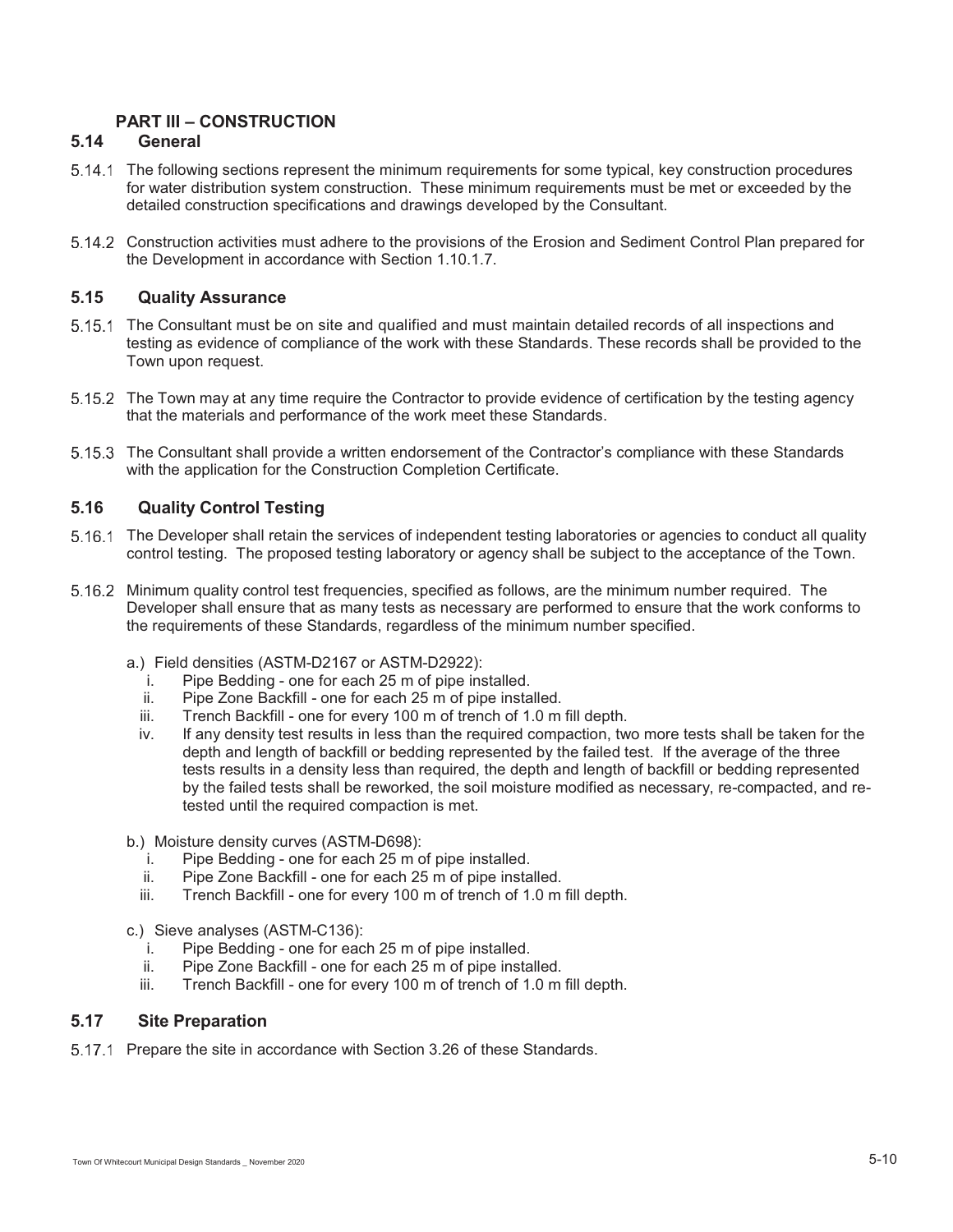# **5.18 Clearing**

5.18.1 Conduct clearing in accordance with Section 3.27 of these Standards.

# **5.19 Grubbing**

Complete grubbing in accordance with Section 3.28 of these Standards.

# **5.20 Topsoil Stripping and Stockpiling**

5.20.1 Strip and stockpile topsoil in accordance with Section 3.29 of these Standards.

# **5.21 Operating Existing Valves and Hydrants**

- 5.21.1 Town of Whitecourt Infrastructure staff are the only personnel that are authorized to operate existing valves and hydrants.
- 5.21.2 Apply to the Infrastructure Department and to request any valve or hydrant operations at least 48 hours in advance. Following approval, infrastructure personnel shall be dispatched to open or close existing valves or hydrants.

# **5.22 Trench Excavation**

- 5.22.1 Refer to the Engineering Standard Drawings.
- Where applicable, any recommendations of the geotechnical report regarding trenching methods shall be duly incorporated into the construction specifications and drawings, and observed by the Contractor.
- Where required, temporary protective structures, bracing, shoring, and sheeting are the responsibility of the Contractor and shall be designed by a Professional Engineer registered in Alberta.
- Observe safety regulations of the Occupational Health and Safety Act with regard to protection of the work, property, and structures adjacent to the Work and maintenance of the trench widths.
- Existing pipelines shall be exposed by hand digging or hydro-vacuuming. No mechanical excavation shall be undertaken within 1.0 m of the anticipated location of an existing pipeline. Hydro-vacuuming is the preferred method of confirming the location of existing utilities near the surface.

# **5.23 Alignment and Grade**

- Lay pipe to the required alignment and grade, with fittings, valves, hydrants, and all other appurtenances at the locations identified on the construction drawings or otherwise directed by the Town.
- Provide minimum 3.0 m depth of cover on water mains, unless otherwise authorized by the Town in writing. Where depth of cover is proposed to be less than 3.0m, insulation may be approved by the Town.
- 5.23.3 Acceptable tolerances are as follows:
	- a.) Alignment the centreline of the pipe shall not be more than 100 mm off the given alignment.
	- b.) Elevation the pipe invert shall not be more than 50 mm off the elevation indicated on the approved construction drawings.
- Maintain, and provide to the Town upon request, grade sheets for the installation of the pipe.
- 5.23.5 No deviation shall be made from the required alignment or grade without the written consent of the Town.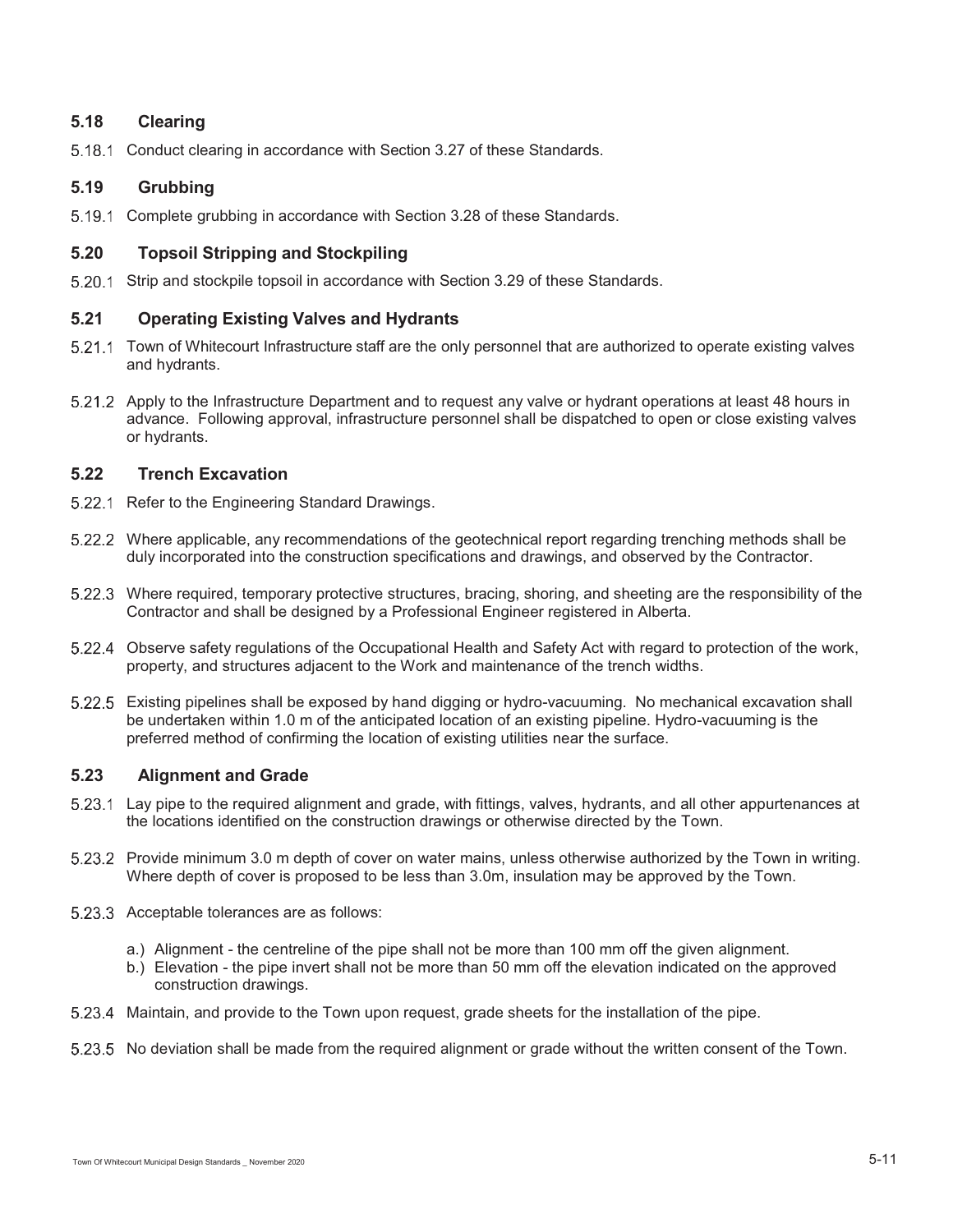# **5.24 Pipe Bedding and Pipe Zone Backfill**

- Pipe Bedding and Backfill shall be as recommended by the geotechnical report. Class B bedding shall be used for all areas with suitable soil conditions. Where unstable soil conditions exist, Class A bedding or better shall be used, at the discretion of the Town.
- 5.24.2 Refer to the Engineering Standard Drawings for pipe bedding details.
- 5.24.3 For Class "A" Bedding:
	- a.) Place a cradle of concrete bedding under the pipe and the full width of the trench to the depth shown on the Engineering Standard Drawings.
	- b.) Place sand above the concrete and compact to 98% of Standard Proctor Density to 300 mm above the top of the pipe.
- 5.24.4 For Class B Bedding:
	- a.) Place sand bedding under the pipe and the full width of the trench to the depth shown on the Engineering Standard Drawings and compact to 98% of Standard Proctor Density.
	- b.) Place selected native soil or sand above the bedding and compact to 98% of Standard Proctor Density to 300 mm above the top of the pipe.
	- c.) For installation in high water table areas washed rock wrapped in geotextile may be required. Refer to Appendix A Engineering Standard Drawings for detail.
- 5.24.5 Provide bell or coupling holes as required and support the pipe uniformly and continuously throughout its length.
- Backfill in the pipe zone shall be sand complying with the gradation specified in Section 5.13.
- 5.24.7 Granular bedding and pipe zone backfill shall be placed and compacted in uniform lifts not exceeding 150 mm in depth.

# **5.25 Pipe Installation**

- 5.25.1 General
	- a.) Follow manufacturer's instructions for pipe installation. Where manufacturer's instructions and these specifications are in conflict, notify the Town who will provide judgment on which method will govern the Work.
	- b.) Lay and join PVC pipe in accordance with AWWA-M23.
	- c.) Install calcium hypochlorite tablets in pipes, in accordance with Section 5.32.4.
- 5.25.2 Laying Pipe
	- a.) Lay pipes on prepared bedding with excavated joint holes that allow the joint ends to be kept clean of soil and bedding material, to facilitate completing the joint and to avoid load concentration on the bells or couplings.
	- b.) Lay pipes with the bell ends facing in the direction of the laying operations.
	- c.) Cut pipes where necessary to install fittings and valves. Make cuts in accordance with the manufacturer's recommendations using recommended cutting tools. Cut pipes squarely and accurately.
	- d.) Test bolting of all mechanical couplings and restraints on completion using a torque wrench. Torque shall conform to the pipe or fitting manufacturer's recommendations.
	- e.) Pipe deflections at joint shall not exceed those specified by the pipe manufacturer.
	- f.) Do not lay pipe in water or when, in the opinion of the Town, trench conditions are unsuitable.
	- g.) Cover open ends of installed pipe, when pipe laying is not in progress, to keep out trench water.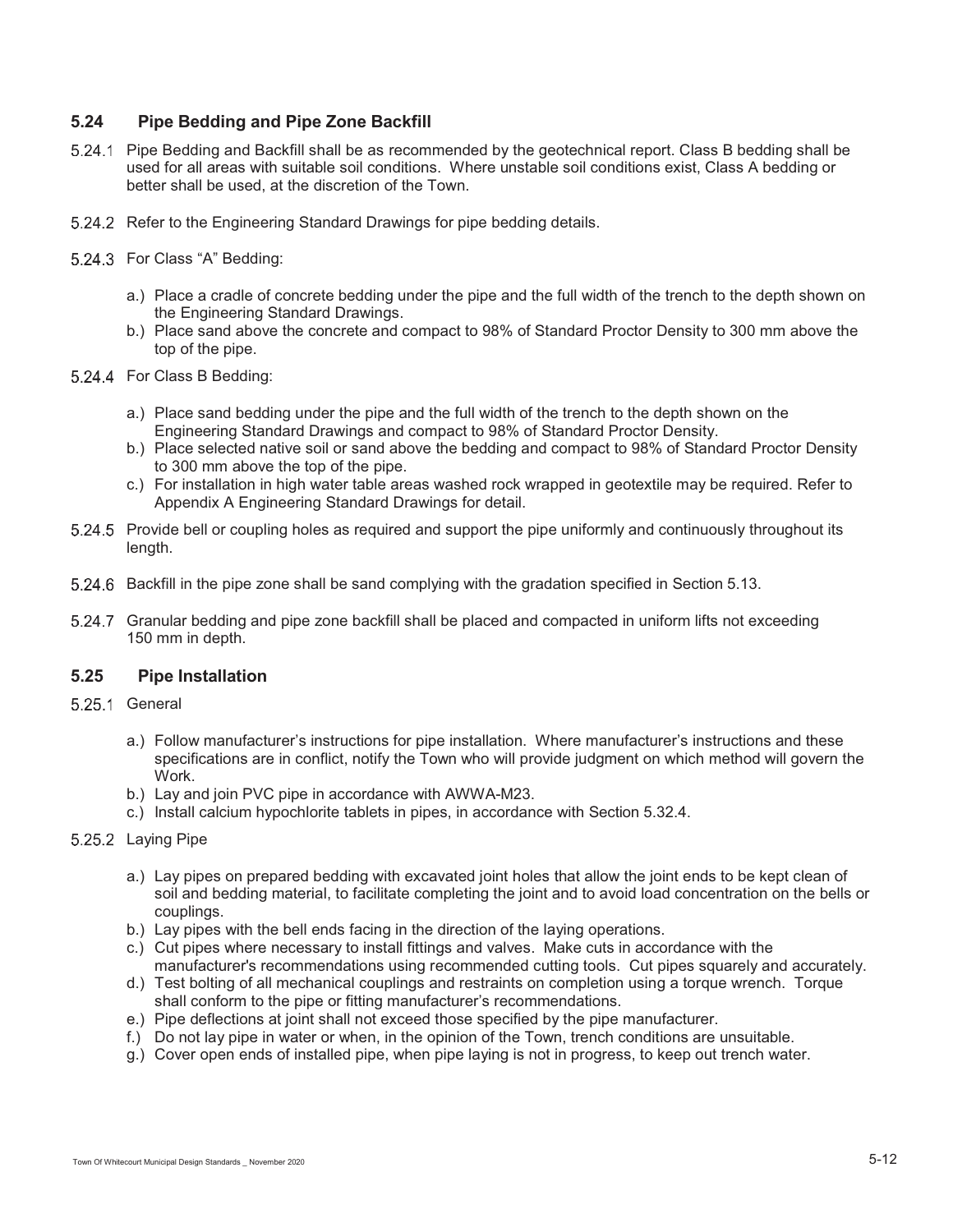#### 5.25.3 Joining Pipe

- a.) Join pipe in accordance with the manufacturer's recommendations.
- b.) Clean and check the sealing surfaces to ensure that they are smooth, concentric, and free from imperfections that might affect the sealing performance of the gasket.
- 5.25.4 Connecting to Existing Mains
	- a.) Notify the Town in writing at least five (5) days prior to connecting to an existing water main.
	- b.) Provide the Town with a work plan and contingency plan detailing the procedures to be observed in the event of problems during the connection process or other emergency.
	- c.) Written authorization must be received from the Town at least 24 hours before connecting to existing mains.
- 5.25.5 Plugging of Dead Ends
	- a.) Insert standard plugs into the bell ends of fittings or pipe bells at dead ends.

# **5.26 Setting Hydrants**

- 5.26.1 Install hydrants at the required locations and at the required directions.
- 5.26.2 Set hydrants plumb with hose nozzles parallel or at right angles to the street centreline.
- 5.26.3 Set hydrants with ground flanges above final curb and sidewalk grades.
- 5.26.4 Provide a coarse gravel drainage pit, complete with filter cloth, where hydrant barrels can be drained to the surrounding soil.
- 5.26.5 Hydrant ports shall be left open except where the hydrant is located in areas of high water tables and/or where the possibility of contamination exists, as indicated by the geotechnical report. At these locations, the port shall be closed and the hydrant shall be labeled "No Drain".
- 5.26.6 Construct hydrant thrust blocks so that drains are not plugged.
- 5.26.7 Support hydrants with suitable concrete blocking. Thrust blocks shall be in accordance with Standard Engineering Drawings.
- 5.26.8 Provide Class I or Class II compacted backfill, in accordance with Section 5.31.7, for a minimum 1.5 m radius around all hydrants.

# **5.27 Setting Fittings and Valves**

- 5.27.1 Install fittings and valves at the required locations.
- 5.27.2 Support all fittings and valves with blocking as shown on the Engineering Standard Drawings.
- Install valve boxes plumb and support valve boxes to prevent the transmission of strain or shock to the valve.
- 5.27.4 Set the top of valve boxes flush with finished grades in unpaved areas and 5 to 15 mm below grade on paved areas.
- 5.27.5 Provide Class I or Class II compacted backfill, in accordance with Section 5.31.7, for a minimum 1.5 m radius around all valves.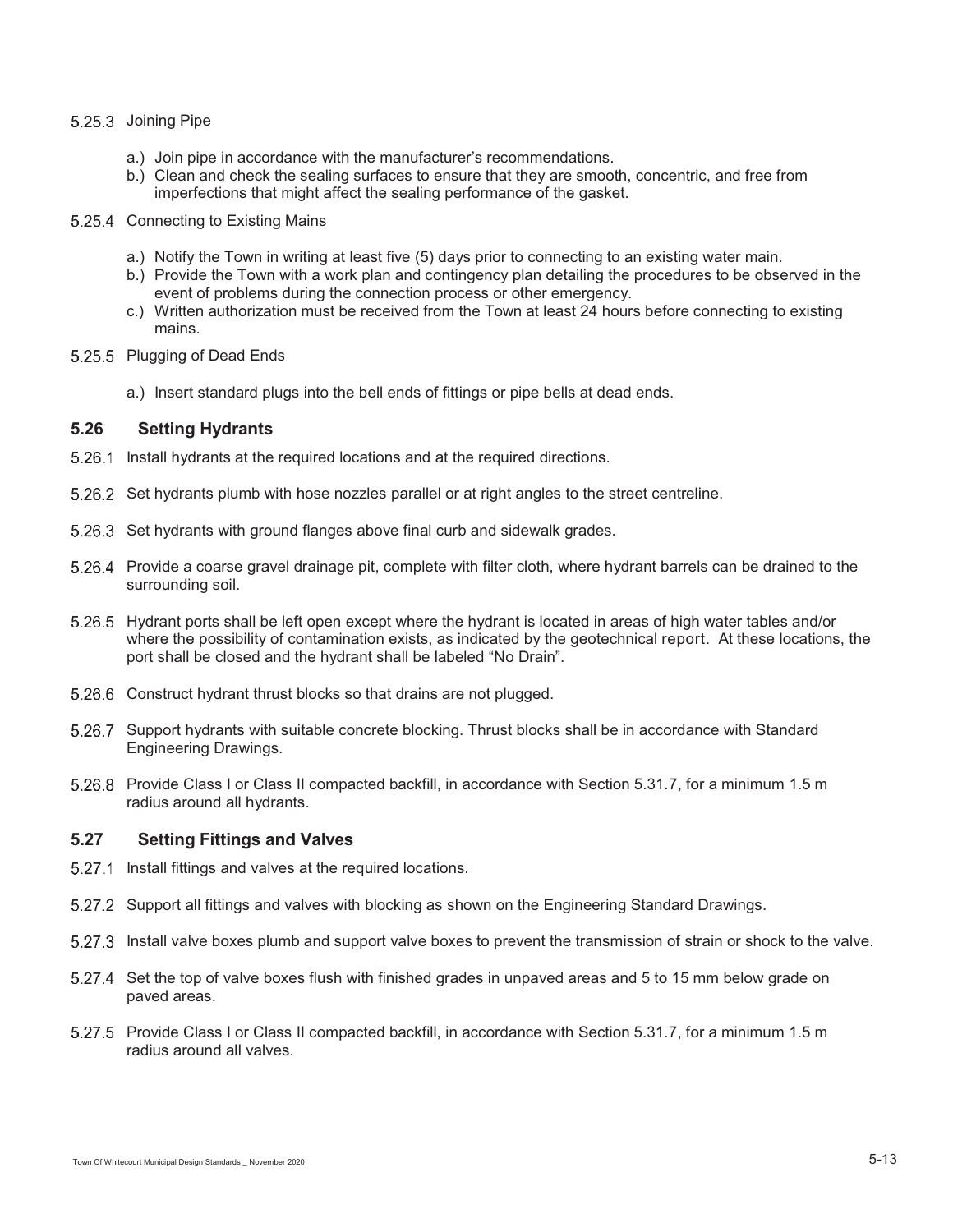# **5.28 Thrust Blocks and Mechanical Joint Restraints**

- Install thrust blocks at all dead ends and at all fittings, valves, and hydrants, in accordance with the Engineering Standard Drawings, or where otherwise directed by the Town.
- Place concrete thrust blocks against solid ground with a minimum bearing area as shown on the Engineering Standard Drawings, or as directed by the Town.
- 5.28.3 Pour the concrete in a manner that will leave pipes, fittings, valves, and hydrants accessible for repair.
- 5.28.4 Valves and fittings shall be mechanically restrained as follows:

| <b>Working Pressure</b> | <b>Diameters Requiring Restraint</b> |  |
|-------------------------|--------------------------------------|--|
| Up to 700 kPa           | 300 mm and up                        |  |
| 700 to 1,000 kPa        | 200 mm and up                        |  |
| 1,000 to 1,380 kPa      | All sizes                            |  |

- Install mechanical restraints in accordance with manufacturer's instructions.
- 5.28.6 See Appendix A Standard Engineering Drawings.

#### **5.29 Water Service Connections**

- 5.29.1 Services crossing under roads shall be augered as shown on the Engineering Standard Drawings. At the end of cul-de-sacs and for lots located adjacent to the mains, open trenching installation of the services may be permitted with the written authorization of the Town.
- 5.29.2 Services installed by open trench or through auger pits shall be bedded in accordance with Section 5.25.
- 5.29.3 Pipe zone backfill shall be placed to 300 mm above the crown of the highest service in the trench or auger pit.
- 5.29.4 Service connections shall be extended beyond the gas line into the lot to terminate a minimum of 0.15 m from the back of the easement line, and cap the open end of the pipe.
- Install red-painted stakes, 50 mm by 100 mm in size, extending from the termination point of the service point to a minimum of 0.5 m above the finished surface elevation.
- Backfill trenches and auger pits in accordance with Section 5.31.
- 5.29.7 Augering and Boring:
	- a.) Auger or bore services under existing roads, sidewalks, curbs, and gutters.
	- b.) Auger holes and bore holes shall be large enough to pass service pipes through without disturbing joints.
	- c.) Fill the auger or bore hole around the pipe with a dry or slurry mixture of sand and cement.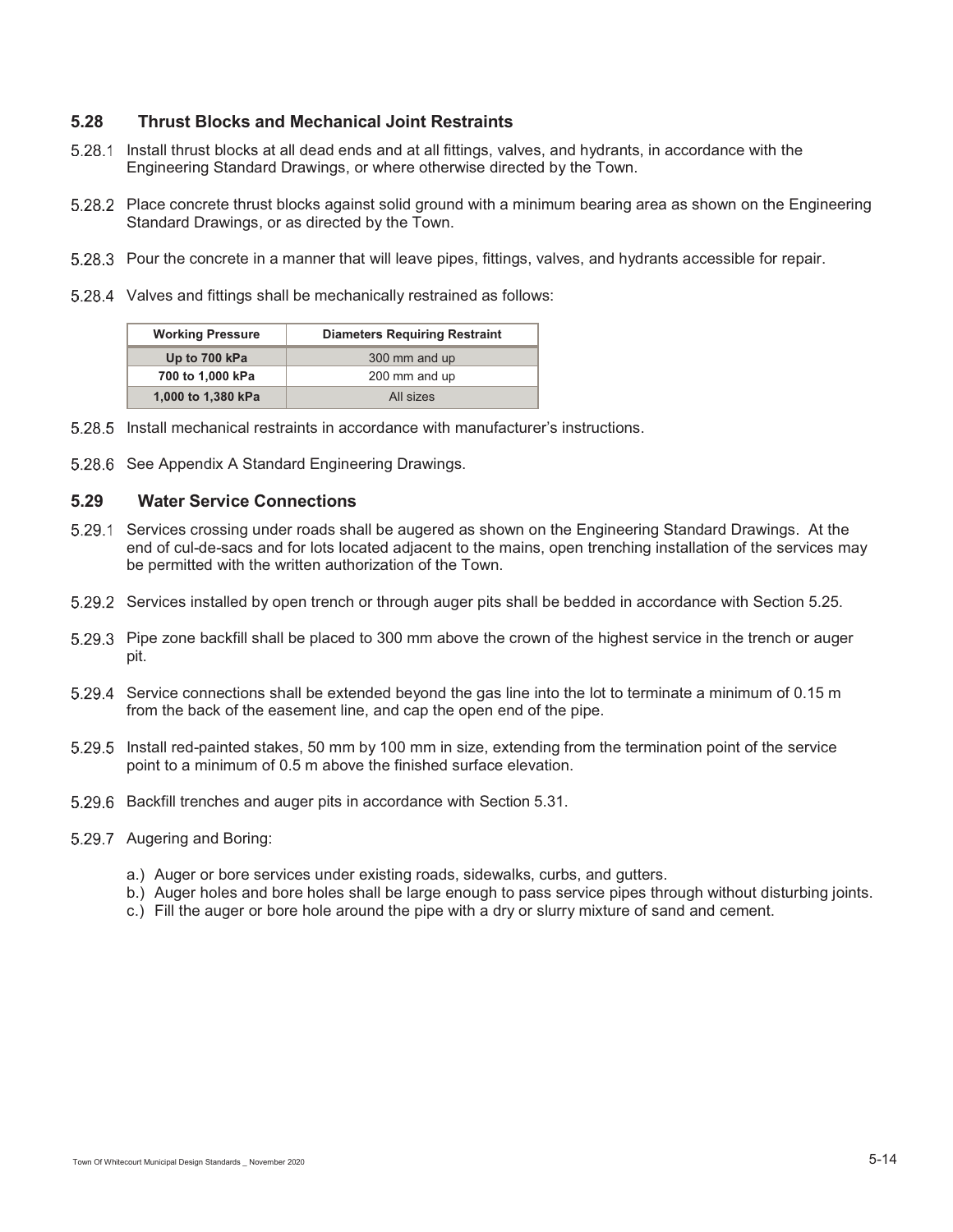### 5.29.8 Tapping Water Mains

- a.) Tapping of PVC water mains shall be in accordance with AWWA-C605 and AWWA- M23 and in accordance with the specific pipe manufacturing guidelines.
- b.) Drill and tap water mains that are under pressure using a tapping machine.
- c.) Dry-tapping may be used for service connections to new water mains with written approval from the Town Engineer. Wet-tapping may be used to tie-in a new service to an existing water main; all coupons must be recovered from the main and accounted for.
- d.) Direct taps to water mains may be used where the tap diameter is 25 mm diameter or smaller and the water main is 300 mm diameter or smaller. Service saddle taps must be used where the tap diameter is greater than 25 mm diameter or where the water main is larger than 300 mm diameter.
- e.) Do not tap a curved pipe where the bend radius is less than 300 times the pipe outside diameter.
- f.) Tap into the upper half of water main and incline upward 0° to 30° from the crown of the main. Stagger multiple taps at least 600 mm apart; with adjacent taps offset 30° with respect to each other. Taps shall be greater than 300 mm from any coupling or saddle.
- g.) Insert the main stop in accordance with the manufacturer's instructions.

### 5.29.9 Pipe Installation

- a.) Provide 300 mm diameter "goose-necks" in the water service at the corporation main stop and as required to maintain a minimum 300 mm clearance over wastewater and stormwater service pipes. Refer to the Engineering Standard Drawings.
- b.) Lay pipe slack in the trench.
- c.) Copper services should be one continuous section of pipe. In the event that the service pipe length exceeds the length of a standard roll of copper pipe, use only double union couplings to connect two sections of copper pipe. Wherever possible, locate double unions outside of paved areas and near curb valves. Plan of record drawings must identify the services which contain unions.
- 5.29.10 Curb Valves and Services Boxes
	- a.) Support curb valves on a minimum 50 mm thick by 200 mm wide by 300 mm long concrete block.
	- b.) Set the services box plumb and adjusted to grade.
	- c.) Brace service boxes sufficiently during backfilling operations.
	- d.) Mark the curb stop location with a 50 mm x 100 mm x 1,500 mm, fluorescent red painted marker, set 1 m into the finished ground surface.
- 5.29.11 Testing
	- a.) The water service pipe, from the main to the curb stop, will be included in the hydrostatic pressure test, as specified in Section 5.32.
- 5.29.12 Record of Services
	- a.) Maintain red-line markups as the as-constructed location and elevation of all service connections for preparation of plan of record drawings. Plan of record drawings must indicate the locations and elevations of water mains, corporation main stops, curb valves, and pipes in relation to property lines.

# **5.30 Cathodic Protection**

- Install cathodic protection on all cast iron fittings, valves, and hydrants in accordance with the Engineering Standard Drawings, and the manufacturer's instructions.
- Embed zinc anodes into the trench wall to provide a minimum 50 mm native material compacted around the anode.
- 5.30.3 A minimum of 3L of water shall be poured on each anode to initiate operation of the anode prior to backfilling.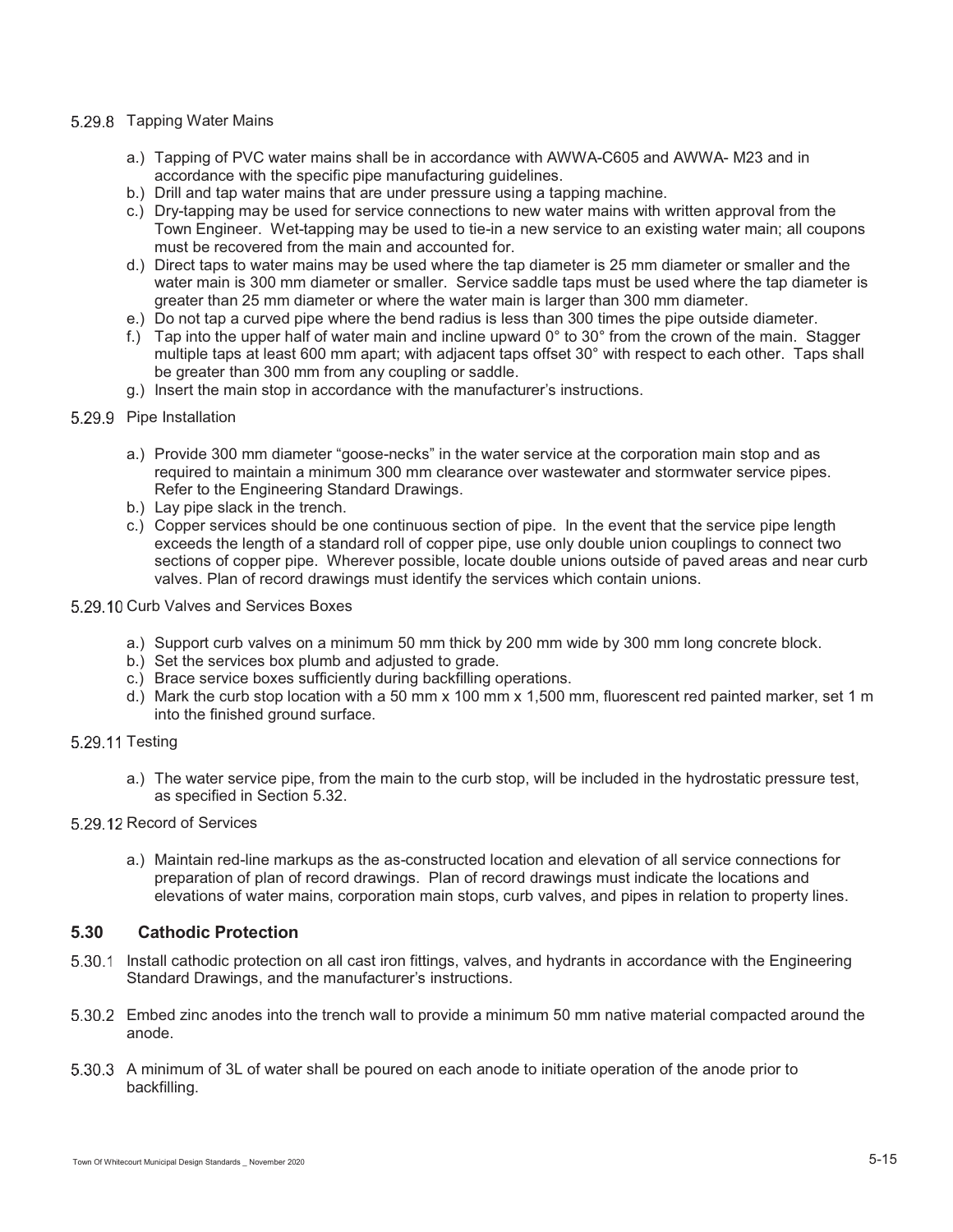# **5.31 Trench Backfill**

- 5.31.1 Trench backfill is defined as backfill above the pipe zone.
- 5.31.2 Place backfill in a dry trench.
- 5.31.3 Place backfill by rolling down a slope in the trench or lower by machine. Prevent backfill from dropping vertically.
- 5.31.4 Backfill as close as possible to pipe laying operations so that trenches are left open no longer than absolutely necessary.
- 5.31.5 Protect all open excavations when construction is not ongoing with fencing, barricades, flashing lights, etc., and provide watchmen for site security and public safety if required by the Town.
- Plan the backfilling operation so that exposure of the backfill material to frost is kept to a minimum. Use no large frozen chunks of soil as backfill.
- 5.31.7 Classes of Trench Backfill
	- a.) Class I (Roads and Lanes)
		- i. Place pit-run gravel or sand in uniform 150 mm lifts over the whole width of the trench, each lift compacted to 98% of the maximum density as determined by the Standard Proctor Compaction Test.
		- ii. Bring the compacted granular material up to the original grade and restore the surface to original or better condition.
		- iii. Remove excess granular material to allow surface restoration.
	- b.) Class II (Non-Paved Areas)
		- i. Place native backfill material in uniform lifts not exceeding 150 mm over the width of the trench, each lift compacted using mechanical compaction equipment. Compact to 95% of the maximum density as determined by the Standard Proctor Compaction Test.
		- ii. Backfill material shall be free of wood, brush, or other perishable, objectionable material. No rocks larger than 200 mm shall be present in the backfill material.
		- iii. The moisture content of the backfill material shall be controlled as necessary to achieve the necessary compaction. Supply and add water if it is necessary to increase moisture content. Spread and dry backfill material if moisture content is above optimum.
		- iv. Supply and place imported material if moisture content cannot be adjusted.
		- v. Where the excavated material is unsuitable for backfilling purposes, use imported material.
		- vi. Where the excavation is carried out on a gravel road, bring the compacted excavated material up to the base of the surface gravel and place surfacing gravel to match the existing surface.
	- c.) Fillcrete
		- i. Backfill the trench with fillcrete where backfilling with Class I or Class II backfill is not feasible.
		- ii. Uniformly place fillcrete from the top of bedding to the designated or pre- existing sub-grade elevation.
		- iii. Protect fillcrete from freezing or other adverse weather conditions for a minimum of 24 hours following placement.
		- iv. Fillcrete that is exposed to significant infiltration of water within 24 hours of placement must be removed and replaced.
		- v. A minimum of 150 mm of granular base course must be placed on the fillcrete surface before allowing any vehicular traffic over the fillcrete. Granular base course may be placed 24 hours following the placement of the fillcrete.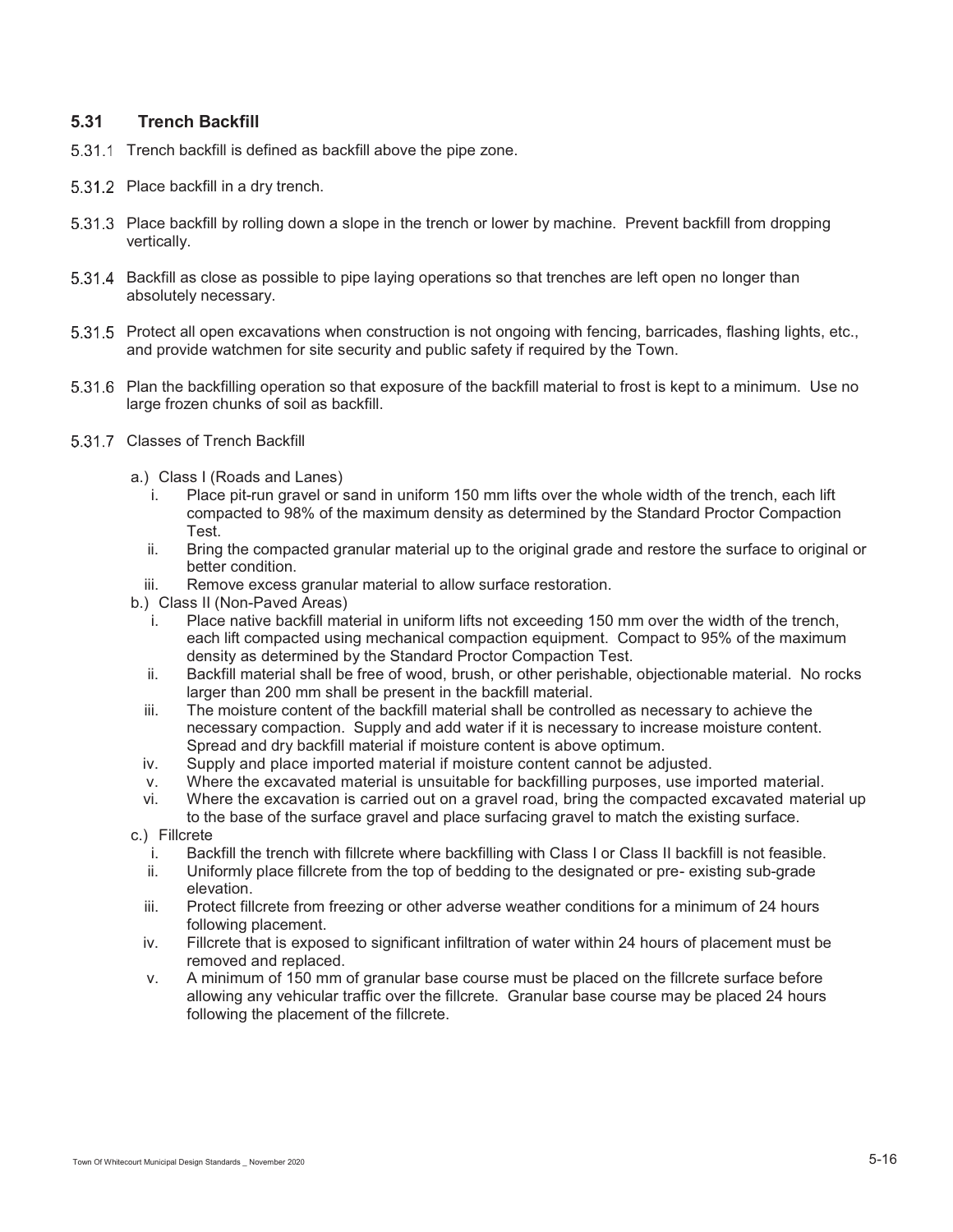# **5.32 Hydrostatic Pressure Testing and Cleaning**

All new water mains must pass a hydrostatic pressure test and be thoroughly cleaned before they shall be accepted by the Town and placed into service.

 Pre-Testing: Contractor to pretest all newly installed water mains including all hydrants, services and private service leads that extend 4m into properties. Contractor to pretest all lines prior to requesting the Town presence to witness final test. Developers engineer must be on site to witness the final pressure test. During the test, Town staff will verify that all valves within the test section are open prior to starting the final pressure test and witnessing. If connecting into an existing water main or service and required to test against an existing valve(s), it is the Contractor's responsibility to verify that there are no leaks on the existing section prior to construction of any new section. If the existing line fails a pressure test, the Town will decide the course of action to be taken.

#### 5.32.2 Test Preparation

- a.) The Developer shall supply all testing equipment and personnel to perform hydrostatic pressure testing.
- b.) Notify the Town at least 24 hours in advance of filling the line for testing. Failure to notify the Town may result in the tests being deemed unacceptable.
- c.) Testing shall not be done under winter conditions unless the line can be safely drained or immediately placed into operation.
- d.) Concrete thrust blocks must be cured prior to commencing testing activities.
- e.) Ensure all corporation main stops are open and all curb valves are closed.
- f.) Ensure the test section is isolated and open all main valves within the test section.
- g.) Maximum length of water main test sections shall be 450 m, unless otherwise authorized or directed by the Town.

### 5.32.3 Pressure Testing

As per EPCOR specifications in Appendix F

- a.) At the point of the test, apply hydrostatic pressure of 1.5 times the operating pressure or 690 kPa, whichever is the greater, and at no point in the test section shall the hydrostatic pressure be less than 1.25 times the operating pressure.
- b.) When the test pressure is achieved, the test will begin.
- c.) Mark the gauge and level of water in the storage barrel at the beginning of the test. These will be used to calculate leakage at the end of the test.
- d.) Maintain the test pressure, within  $\pm$  20 kPa, for two hours.
- e.) During the test, inspect all exposed pipe, fittings, and appurtenance locations for signs of leakage or distress.
- f.) At the end of the test, pump the test section back to the test pressure.
- g.) The leakage allowance for PVC pipe will be determined by the Consultant using the following formula:

$$
L = \frac{ND\sqrt{P}}{128,300}
$$

Where:  $N =$  number of joints in the test section;

- D = nominal pipe diameter in mm; and
- P = average test pressure in kPa.
- h.) The number of joints is estimated from the total length of pipe installed plus 1 joint allowance for each water service connection.
- i.) An additional allowance is made when testing against closed metal-seated valves. This allowance is 0.0012 L per hour per mm of nominal valve size.
- j.) If the total volume of makeup water used to pump the test section back up to the test pressure exceeds the allowable leakage, inspect the test section for and repair leaks or defective pipes, or remove trapped air and repeat the test.
- k.) Repair and re-test until leakage is within the specified limits.
- l.) Upon successful completion of testing procedures, complete any remaining backfilling and surface restoration.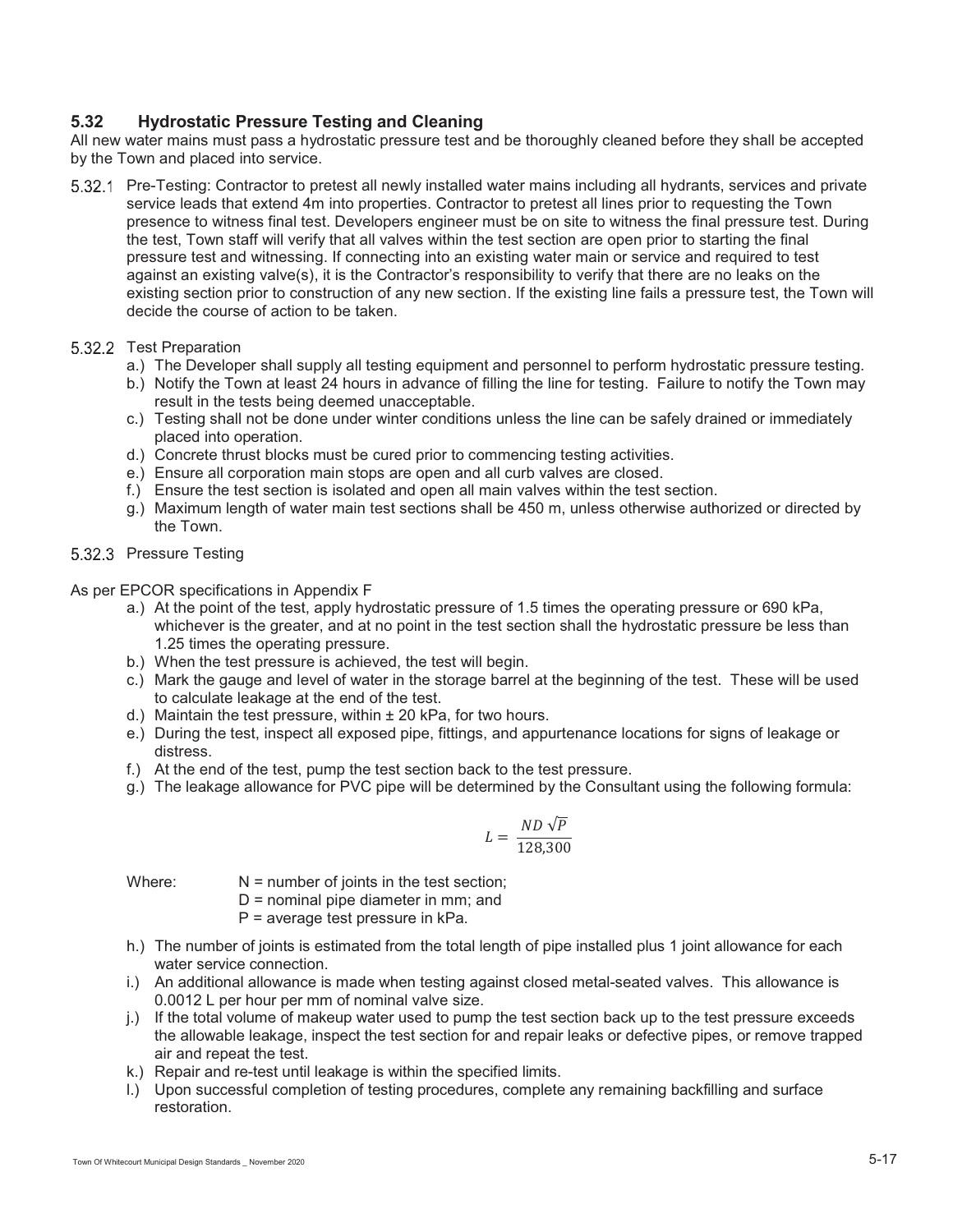### 5.32.4 Disinfection

As per EPCOR specifications in Appendix F

- a.) Submit a detailed work plan for disinfection procedures to the Town for review at least two (2) weeks prior to conducting such activities. The work plan must provide sufficient detail regarding water supply source, disinfection procedures, flushing procedures, discharge location, discharge de-chlorination procedures, and testing locations for chlorine residual and bacteriological testing.
- b.) Only the Town may operate existing utility systems. There are no exceptions.
- c.) Disinfect the water main in accordance with AWWA-C651. The preferred method of disinfection is with calcium hypochlorite tablets, further described in the following.
	- i. Calcium hypochlorite tablets shall be placed in the water main during construction.
	- ii. Use 5-gram tablets and place one at each end of the water main, at 150 m intervals, at each hydrant lead, in each hydrant, and at other appurtenances to provide an average dose of 25 mg/L in the water main.
	- iii. Attach the tablets to the top inside of each piece of pipe during construction using Le Page's white, waterproof glue, or approved equivalent.
- iv. The number of tablets required can be calculated from:

$$
N = 6.28 \times 10^6 (D^2)(L)
$$

Where: N = number of tablets required;

- D = nominal pipe diameter in mm; and
- $L =$  length of pipe being disinfected in m
- v. Slowly fill the water main, maintaining flow velocity below 0.3 m/s, to prevent premature dislodging of the tablets.
- vi. Upon complete filling of the water main, allow minimum 12 hours of contact time at water temperatures greater than 5°C.
- vii. After 12 hours, test the chlorine residual and take bacteriological test samples. The free chlorine residual must be greater than 20 mg/L and the samples must successfully pass bacteriological testing prior to the water main being placed into normal operation. Should the test sample fail either of these testing procedures, the water main will be flushed and disinfected. This process shall be repeated until water samples pass these tests.
- d.) Disinfection may be carried out simultaneously with pressure and leakage testing, provided the provisions of AWWA-C651 are followed.
- e.) If repairs are made on any section of pipe, disinfection shall be repeated.
- 5.32.5 Flushing
	- a.) Flush water mains clean of all dirt, debris, and other deleterious material prior to placing the water mains into normal operation.
	- b.) The flushing flow rate shall be sufficient to achieve a minimum flow velocity of 0.8 m/s through the pipe.
	- c.) Flush water mains and safely discharge the water so that no downstream damage occurs.
	- d.) Discharge flushing water in a manner and to locations acceptable the Town. Sufficiently de-chlorinate flushing water in accordance with Section 5.32.6 prior to discharge.
	- e.) Where flushing is insufficient to clear material buildup in the water main, the Contractor shall undertake foam swabbing of the water main.

# 5.32.6 De-Chlorination

- a.) Flushing water must be sufficiently de-chlorinated prior to release. The maximum allowable free chlorine residuals that must be achieved prior to release are as follows:
	- i. 5.0 mg/L to sanitary sewers;
	- ii. 0.20 mg/L to storm sewers; or
	- iii. 0.20 mg/L to watercourses.
- b.) No disposal of flushing water shall be permitted until the proposed de-chlorination procedures have been reviewed and accepted by the Town.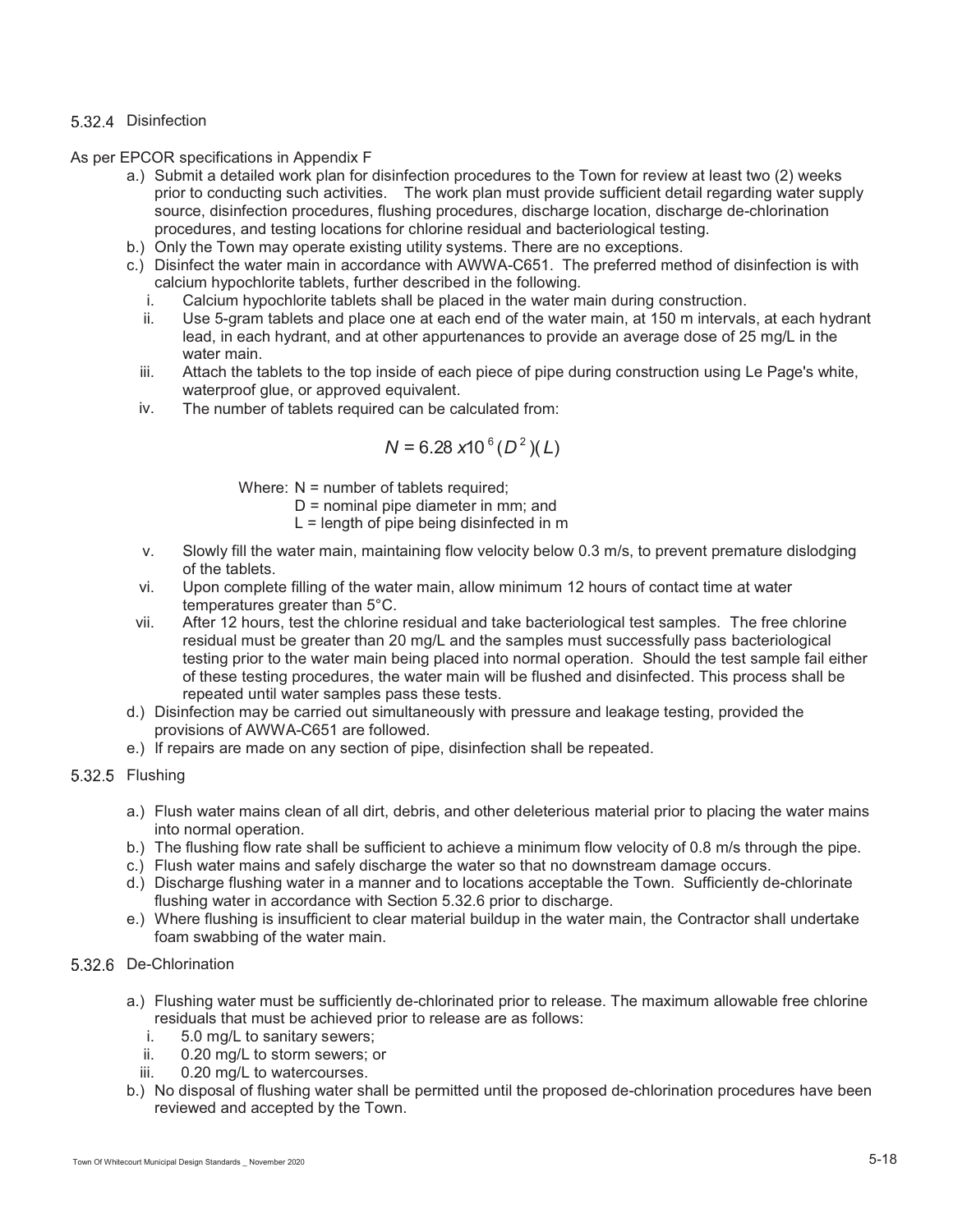- c.) The preferred de-chlorination method includes utilizing a continuously fed neutralizing chemical introduced to the chlorinated water as it is flushed from the water main and before the water enters the receiving environment. Alternatively, a de-chlorination tank system may be used.
- d.) Acceptable de-chlorination chemicals include sodium thiosulphate, sodium sulphite, and sodium bisulphate.
- e.) Follow the instructions of the de-chlorination chemical supplier for mix ratios required for chlorine neutralization, application methods, and safety procedures.

# **5.33 Inspection of Valves and Hydrants**

5.33.1 Upon completion of backfilling and surface restoration, check the operation of all valves and hydrants.

# **5.34 Placing Water Mains into Service**

- 5.34.1 Testing and cleaning, in accordance with Section 5.32, must be completed prior to placing a new water main into service.
- Chlorine residual and turbidity values must meet the requirements provided by the Guidelines for Canadian Drinking Water Quality and Alberta Environment before placing the main into service.
- 5.34.3 Notify the Town in writing at least five (5) days prior to placing a new water main into service. Include a work plan identifying valve operation sequencing, water quality monitoring to ensure water quality in the existing system is not adversely affected, emergency procedures, and any other activities necessary to the successful commissioning of the water main. Written authorization must be received from the Town at least 24 hours before commissioning the water main.
- 5.34.4 Notify and arrange for a representative of the Town's Infrastructure Department to conduct all necessary valve operations. Only the Town may operate boundary valves; there are no exceptions. One boundary valve shall be opened slowly, releasing air from the new main through hydrants or air release valves until the pressure is equalized and stable, then other boundary valves will be slowly opened.
- 5.34.5 Maintain a watch for a break in the new water main. In such an event, isolate the water main so that service interruptions will be minimal.
- 5.34.6 The Town will turn on service connections.
- 5.34.7 Assist the Town in obtaining water samples for bacteriological testing. Standby and be prepared to perform any necessary sampling in the event that water quality concerns arise.
- In cooperation with the Town, maintain a watch for leaks on the water main within 3 days of commissioning. Promptly repair any leaks which are detected.
- If any water sample fails bacteriological testing, the Town will issue directions for remedial action.

# **5.35 Hydrant Flow Testing**

- 5.35.1 The Developer shall be responsible for providing all labour and materials to complete selective hydrant flow testing of new water mains to verify available flows and pressures within the new water distribution network in comparison with the design calculations and hydraulic analyses.
- 5.35.2 The Consultant must be present for all testing and shall be responsible for preparing and endorsing the test results.
- 5.35.3 The Town must be notified at least one (1) week in advance of hydrant flow testing. The Infrastructure Department to be contacted to operate the hydrant(s).